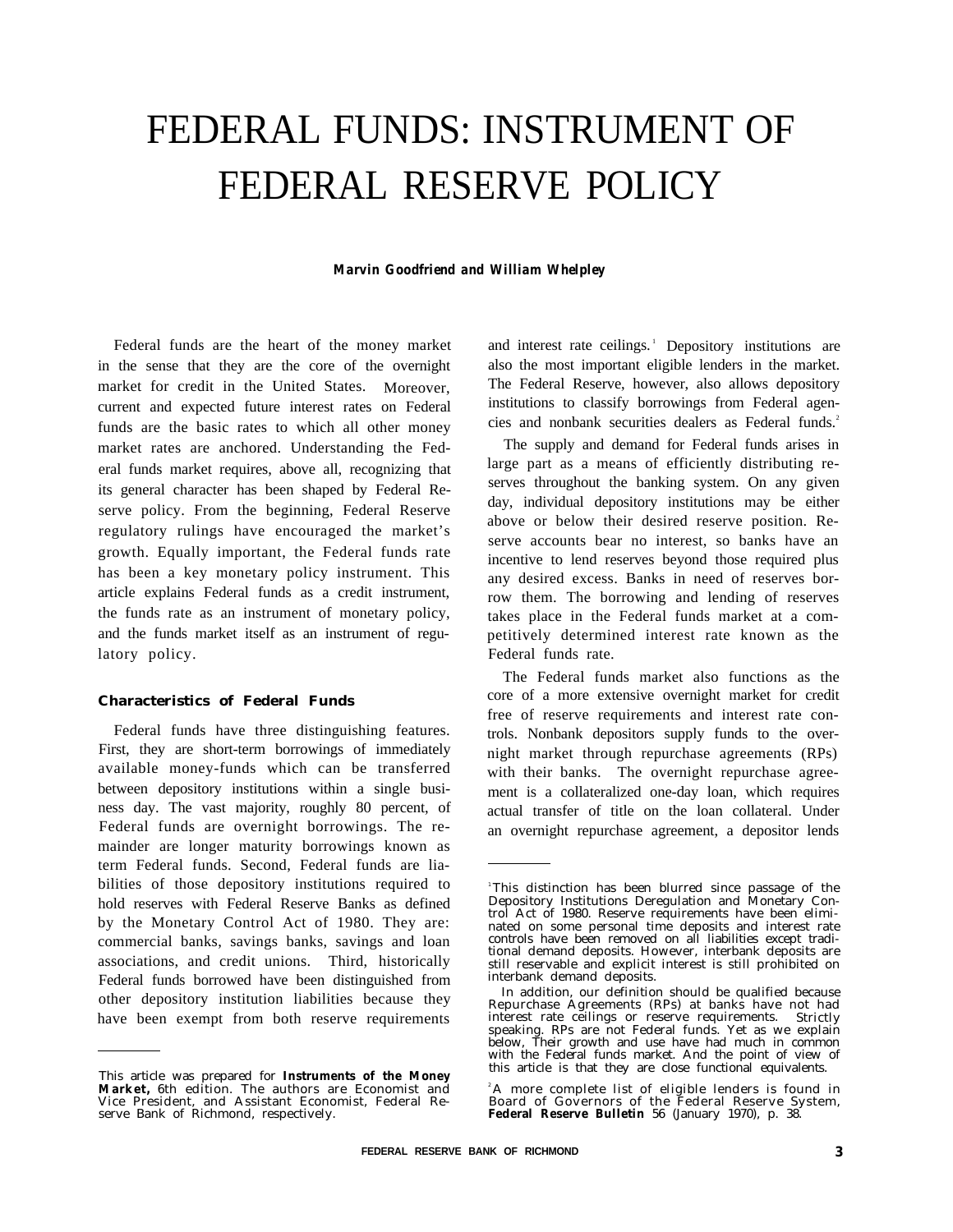funds to a bank by purchasing a security, which the bank repurchases the next day at a price agreed to in advance. Overnight RPs account for about 25 percent of overnight borrowings by large commercial banks. Banks use to acquire funds free of reserve requirements and interest controls from sources, such as corporations and state and local governments, not eligible to lend Federal funds directly. Total daily average gross RP and Federal funds borrowings by large commercial banks are roughly 200 billion dollars, of which approximately 130 billion dollars are Federal funds. Competition for funds among banks ties the RP rate closely to the Federal funds rate. Normally, the RP rate is around 25 basis points below the Federal funds rate; the lower rate being due to the reduced risk and additional transaction cost of arranging an RP.

# **Methods of Federal Funds Exchange**

Federal funds transactions can be initiated by either the lender or borrower. An institution wishing to sell (loan) Federal funds locates a buyer (borrower) directly through an existing banking relationship or indirectly through a Federal funds broker. Federal funds brokers maintain frequent telephone contact with active funds market participants and match purchase and sale orders in return for a commission. Normally, competition among participants ensures that a single funds rate prevails throughout the market. However, the rate might be tiered, higher for a bank under financial stress. Moreover, banks believed to be particularly poor credit risks may be unable to borrow Federal funds at all.

Two methods of Federal funds transfer are commonly used. The first involves transfers conducted between two banks. To execute a transaction, the lending institution authorizes the district Reserve Bank to debit its reserve account and to credit the reserve account of the borrowing institution. Fedwire, the Federal Reserve System's wire transfer network, is employed to complete a transfer.

The second method simply involves reclassifying respondent bank demand deposits at correspondent banks as Federal funds borrowed. Here, the entire transaction takes place on the books of the correspondent. To initiate a Federal funds sale, the respondent bank simply notifies the correspondent of its intentions. The correspondent purchases funds from the respondent by reclassifying the respondent's demand deposits as "Federal funds purchased." The respondent does not have access to its deposited money as long as it is classified as Federal funds on

the books of the correspondent. Upon maturity of the loan, the respondent's demand deposit account is credited for the total value of the loan, plus an interest payment for use of the funds. The interest rate paid to the respondent is usually based on the nationwide effective Federal funds rate for the day. In practice, the correspondent frequently resells the reclassified funds in the Federal funds market itself, earning the Federal funds rate in the process.

# **Types of Federal Funds Instruments**

The most common type of Federal funds instrument is an overnight, unsecured loan between two financial institutions. Overnight loans are, for the most part, booked without a formal, written contract. Banks exchange verbal agreements based on any number of considerations, including how well the corresponding officers know each other and how long the banks have mutually done business. Brokers play an important role evaluating the quality of a loan when no previous arrangement exists. Formal contracting would slow the process and increase transaction costs. The verbal agreement as security is virtually unique to Federal funds.

In some cases Federal funds transactions are explicitly secured. In a secured transaction the purchaser places government securities in a custody account for the seller as collateral to support the loan. The purchaser, however, retains title to the securities. Upon termination of the contract, custody of the securities is returned to the owner. Secured Federal funds transactions are sometimes requested by the lending institution.

Continuing contract Federal funds are overnight Federal funds loans which are automatically renewed unless terminated by either the lender or borrower. This type of arrangement is typically employed by correspondents who purchase overnight Federal funds from a respondent bank. Unless notified by the respondent to the contrary, the correspondent will continually roll the interbank deposit into Federal funds, creating a longer term instrument of open maturity. The interest payments on continuing contract Federal funds loans are computed from a formula based on each day's effective Federal funds rate. When a continuing contract arrangement is made, the transactions costs (primarily brokers fees and funds transfer charges) of doing business are minimized because the entire transaction is completed on the books of the correspondent bank. In fact, additional costs are incurred only when the agreement is terminated by either party.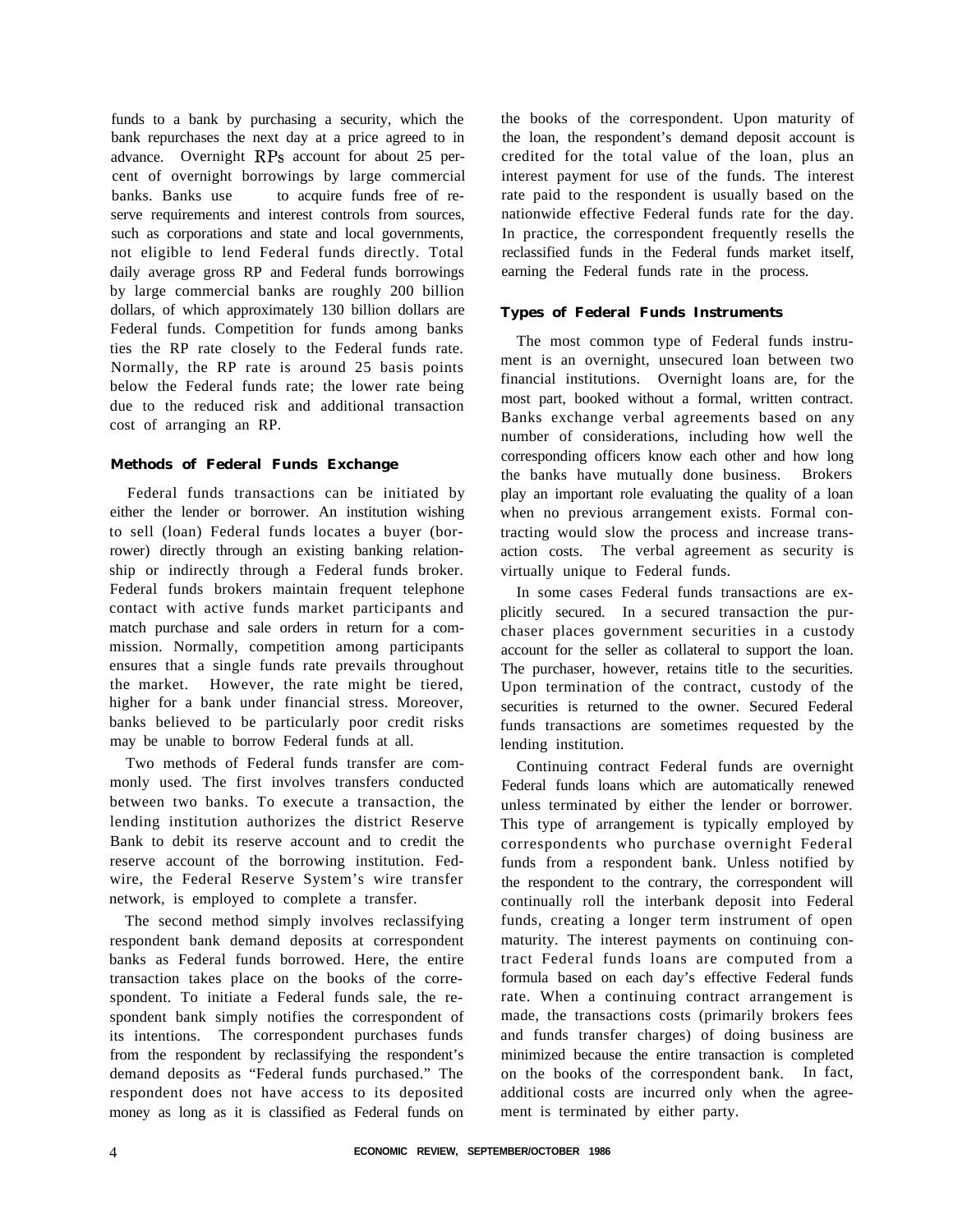#### **Determination of the Federal Funds Rate**

To explain the determinants of the Federal funds rate, we present a simple model of the bank reserve market which incorporates the actions of both private banks and the Federal Reserve.<sup>3</sup>In this model, the funds rate is competitively determined as that value which equilibrates the aggregate supply and demand for banking system reserves.

The aggregate demand for bank reserves arises primarily from the public's demand for checkable deposits against which banks hold reserves. The aggregate quantity of checkable deposits demanded by the public falls as money market interest rates rise, raising the opportunity cost of holding checkable deposits. Hence, the derived demand for bank reserves is negatively related to market interest rates. The aggregate demand schedule for bank reserves is shown in Figure 1, where f is the funds rate and R is aggregate bank reserves.

The aggregate stock of reserves available to the banking system is determined by the Federal Reserve. In principle, the Federal Reserve could choose to provide the banking system with a fixed stock of reserves. If the Federal Reserve chose this strategy, a fixed stock of reserves.  $\overline{R}$ , would be provided through Federal Reserve purchases of government securities. The resulting funds rate would be f\* in Figure 1, or the rate which equilibrates the aggregate supply and demand for bank reserves.

Such a Federal Reserve operating procedure, known as total reserve targeting, is the focus of hypothetical textbook discussions of monetary policy. The hallmark of total reserve targeting is that shifts in the market's demand for reserves are allowed to directly affect the funds rate. In practice, however, the Federal Reserve has never targeted total reserves. Instead, it has adopted operating procedures designed to smooth funds rate movements against unexpected reserve demand shifts.<sup>4</sup> The simplest smoothing procedure is Federal funds rate targeting, which involves selecting a narrow band, often fifty basis points or less, within which the funds rate is allowed to fluctuate. Explicit Federal funds rate targeting was employed by the Federal Reserve during the 1970s.



The funds rate can be targeted directly by supplying, through open market purchases of U. S. Treasury securities, whatever aggregate reserves are demanded at the targeted rate. For example, if the Federal Reserve chose to peg the funds rate at f\* in Figure 1, it would have to accommodate a market demand for reserves of  $\overline{R}$  In principle, either total reserve or funds rate targeting could yield the ex ante desired funds rate, f\*, so long as the Federal Reserve had precise knowledge of the position of the reserve demand locus. There is, however, an important difference between these procedures. With a total reserve target, market forces directly influence the funds rate. They have no direct effect under a funds rate target. Instead, they affect the volume of total reserves.

Federal Reserve operating procedures become more complicated when reserves are provided by bank borrowing at the Federal Reserve discount window. Figure 2 shows the relationship between reserve provision and the Federal funds rate when there is discount window borrowing. The locus has a vertical and a nonvertical segment because reserves are provided to the banking system in two forms, as nonborrowed and as borrowed reserves. Nonborrowed reserves (NBR) are supplied by the Federal Reserve through open market purchases, while borrowed reserves (BR) are provided by discount window borrowing.

<sup>3</sup>Goodfriend [1982], pp. 3-16.

<sup>4</sup> Goodfriend [1986]. contains a theoretical rational ex-pectations model of interest rate smoothing and discusses its implications for money stock and price level trendstationarity.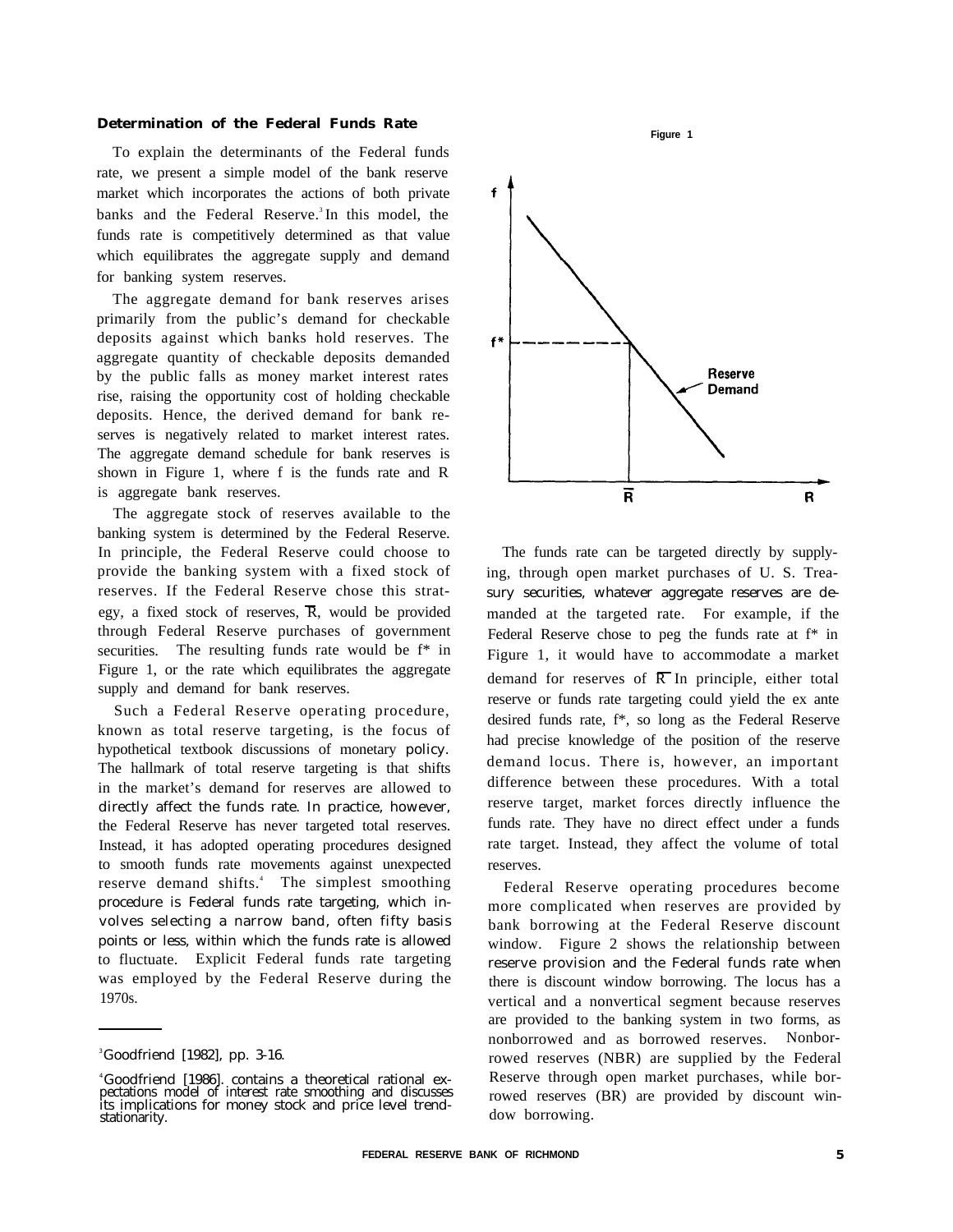

The distance between the vertical segment of the reserve provision locus and the vertical axis is determined by the volume of nonborrowed reserves. The reserve provision locus is vertical up to the point where the funds rate (f) equals the discount rate (d) because when the funds rate is below the discount rate, banks have no incentive to borrow at the discount window. Conversely, when the funds rate is above the discount rate borrowers obtain a net saving on the explicit interest cost of reserves. This net saving consists of the differential (f-d) between the funds rate and the discount rate. In administering the discount window the Federal Reserve imposes a noninterest cost of borrowing which rises with volume. In practice, higher borrowing increases the likelihood of triggering costly Federal Reserve consultations with bank officials, Banks tend to borrow up to the point where the marginal expected noninterest cost of borrowing just offsets the net interest saving. Consequently, borrowing tends to be greater the larger the spread between the funds rate and the discount rate. Hence, the reserve provision locus is positively sloped for funds rates above the discount rate.

Discount window borrowing plays a role in determining the funds rate whenever the Federal Reserve restricts the supply of nonborrowed reserves so that the funds rate exceeds the discount rate. In that case, the banking system's demand for reserves is partially satisfied by borrowing at the discount window. If the Federal Reserve chooses to keep nonborrowed reserves fixed in response to an unexpected shift in either reserve demand or the demand for discount window borrowing, then the procedure is called nonborrowed reserve targeting. Nonborrowed reserve targeting is a kind of cross between funds rate and total reserve targeting in the sense that the reserve provision locus is diagonal, rather than horizontal or vertical, thereby partially smoothing the funds rate against aggregate reserve demand shifts. The Federal Reserve employed nonborrowed reserve targeting between October 1979 and the fall of 1952.

By contrast, the Federal Reserve may choose to respond to a shift in reserve demand or the demand for discount window borrowing by adjusting the provision of nonborrowed reserves to keep aggregate discount window borrowing unchanged. The latter procedure, known as borrowed reserve targeting, is closely related to funds rate targeting. This is because, for a given level of the discount rate, targeting borrowed reserves determines the funds rate except for unpredictable instability due to shifts in the demand for discount window borrowing. Borrowed reserve targeting has been the predominant operating procedure since late 1982. An analytically similar procedure, known as free reserve targeting, was employed throughout the 1920s and in the 1950s and  $.60s.$ <sup>5</sup>

As can be seen in Figure 2, Federal Reserve discount rate policy plays an important role in determining the funds rate when f is greater than d under either nonborrowed or borrowed reserve targeting. As is easily verified diagrammatically, with a borrowed reserve target a discount rate adjustment changes the funds rate one-for-one. The effect is smaller with nonborrowed reserve targeting. Keep in mind, however, that the discount rate would be irrelevant for determination of the funds rate if the Federal Reserve were to supply a stock of nonborrowed reserves sufficiently large so that the funds rate fell below the discount rate, and banks had no incentive to borrow at the discount window. It is also irrelevant when the Federal Reserve targets the funds rate directly. Discount rate adjustments have played an important role since October 1979 in both the nonborrowed and borrowed reserve targeting periods, as they did in the 1920s, '50s and '60s under free

<sup>5</sup>Free reserves are defined as excess reserves minus borrowed reserves, or equivalently nonborrowed reserves Net borrowed reserves are negative free reserves.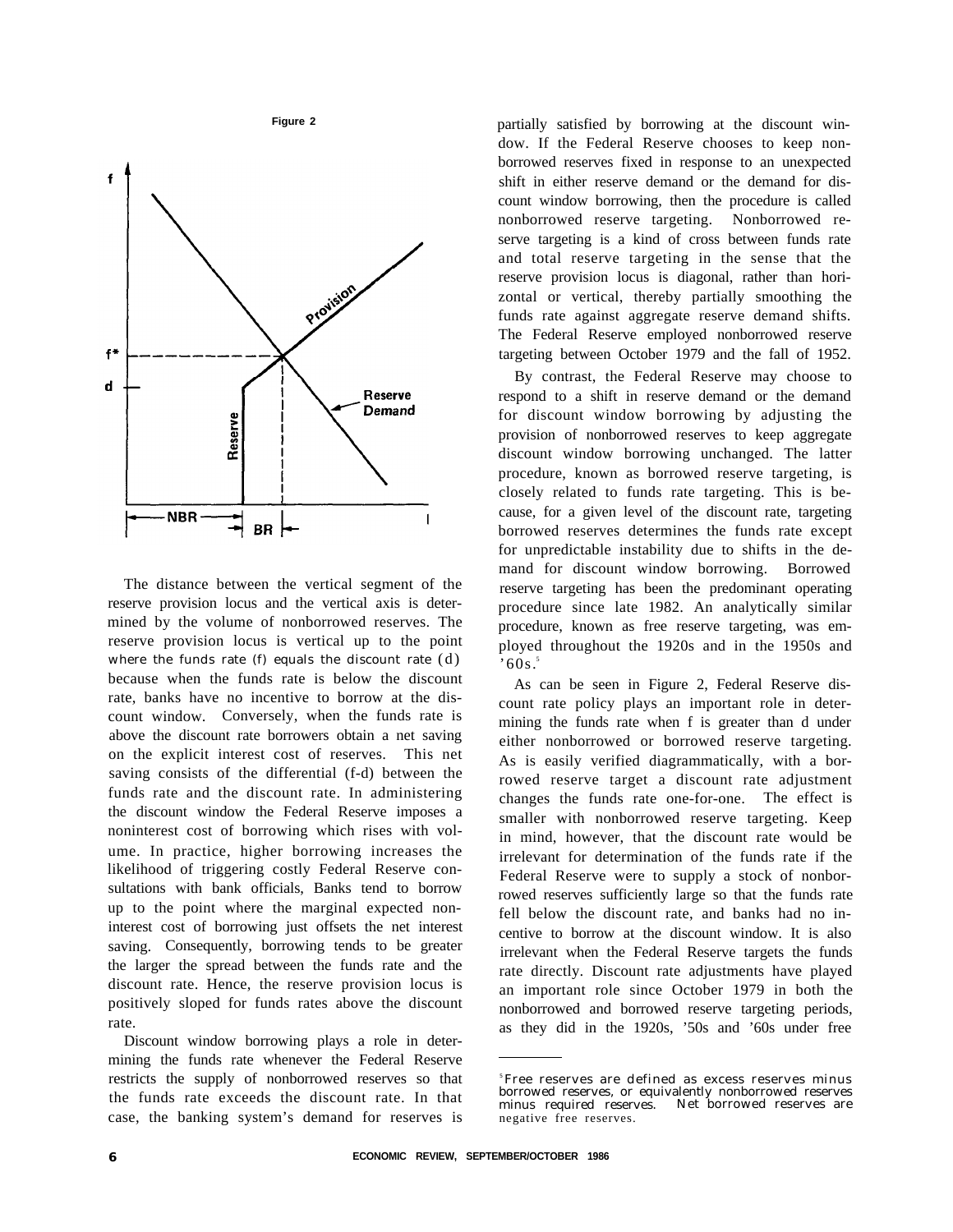reserve targeting. In contrast, discount rate adjustments had no direct impact on the funds rate when the funds rate itself was targeted during the 1970s. In that period, however, the announcement effect associated with discount rate changes sometimes signaled Federal Reserve intentions to change the funds rate target in the future.

# **The Federal Reserve, the Federal Funds Rate, and Money Market Rates**

The Federal Reserve's operating procedures in the reserve market have varied greatly over the years. As we have seen, however, the Federal Reserve has always exercised a dominant influence on the determination of the Federal funds rate through setting the terms upon which it makes nonborrowed and borrowed reserves available to the banking system.

The funds rate is the base rate to which other money market rates are anchored. Market participants determine money market rates according to their view of current and expected future Federal

funds rates. In practice, because Federal Reserve monetary policy smooths funds rate movements, such views depend heavily on anticipated Federal Reserve policy intentions. As an example, consider bank certificates of deposit (CDs), which are generally arranged for a few months. CD rates, adjusted for reserve requirements, are roughly aligned with an average of expected future funds rates over the term of the CD. Banks can raise funds either through CDs or Federal funds and therefore choose whichever option is expected to be cheaper. Likewise, corporations considering a Treasury bill purchase have the option of lending their funds daily over the term of the bill at the overnight repurchase rate, which is closely tied to the Federal funds rate. As shown in Chart 1, arbitrage such as described above among alternative money market instruments generally keeps their yields in line, abstracting from differences due to interest rate spreads resulting from transaction costs and risk differentials.

Such considerations on the part of market participants make current and expected future Federal



**Source:** *Federal Reserve Bulletin.*

**FEDERAL RESERVE BANK OF RICHMOND**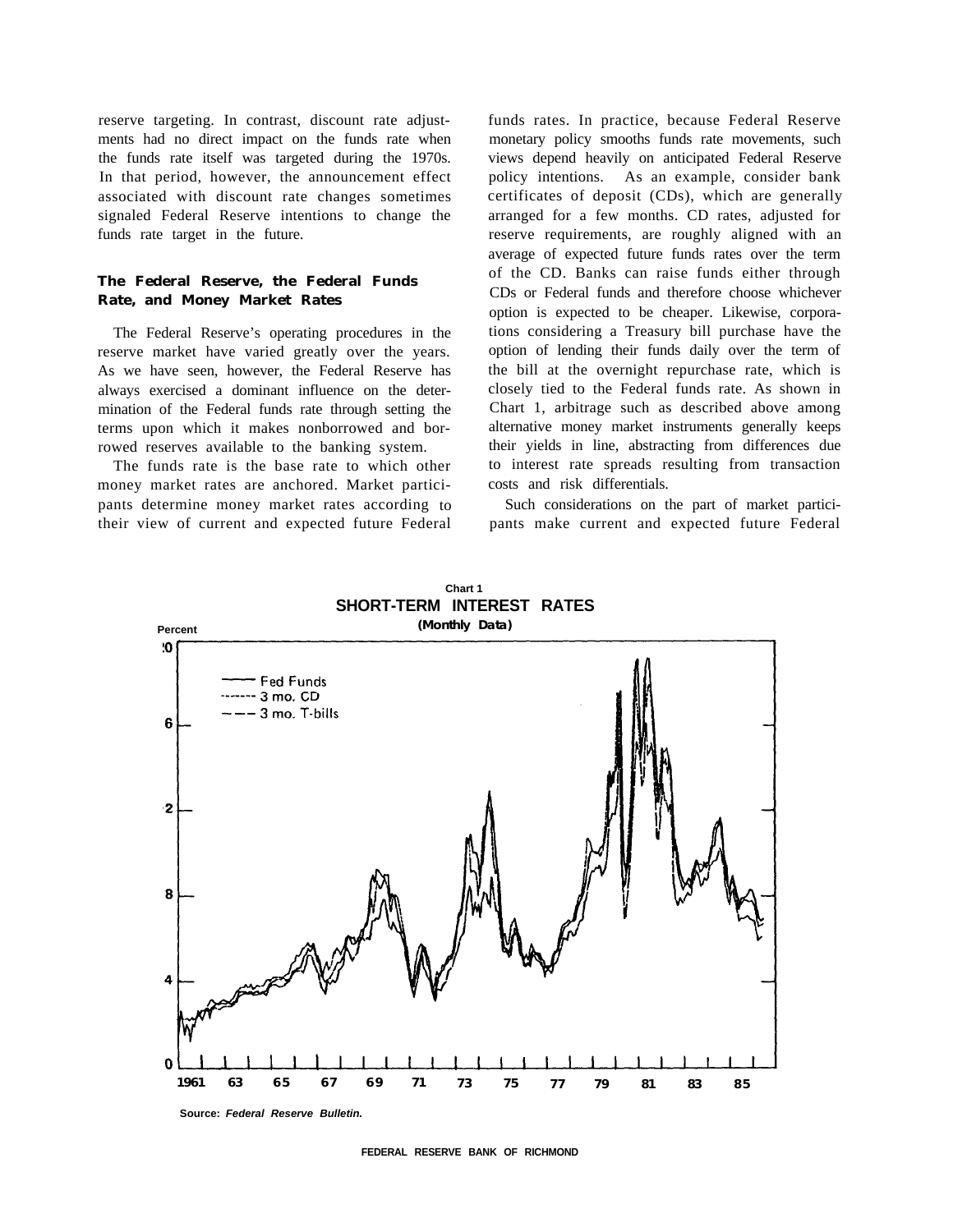Reserve policy toward the Federal funds rate the key determinant of money market rates in general. Having made this point, we must realize that it provides only a partial explanation of money market rates. A full explanation requires an understanding of Federal Reserve monetary policy. In particular, economy-wide variables such as unemployment and inflation do ultimately play an important role in the evolution of the funds rate through their effect on the Federal Reserve's monetary policy actions over time.

# **History of the Federal Funds Market**

The birth of widespread trading in Federal funds is roughly pinpointed by a New *York Herald Tribune* article appearing in April 1928. That article described the growing importance of Federal funds trading in the money market, reporting a typical daily volume of \$100 million.<sup>7</sup>The primary purpose of the article was to announce the inclusion of the Federal funds rate in the Tribune's daily table of money market conditions.

As the Tribune described it, Federal funds transactions involved the exchange of a check drawn on the clearing house account of the borrowing bank for a check drawn on the reserve account of the lending bank. The reserve check cleared immediately upon presentation at the Reserve Bank, while the clearinghouse check took at least one day to clear. The practice thereby yielded a self-reversing, overnight loan of funds at a Reserve Bank; hence the name, Federal funds. By 1930, the means of trading Federal funds had expanded to include book-entry and wire transfer methods.<sup>8</sup>

The emergence of Federal funds trading constituted a financial innovation allowing banks to minimize transactions costs associated with overnight loans. By their very nature, Federal funds could be lent by member banks only, since only member banks held reserves at Reserve Banks. The beneficiaries on the borrowing side were also member banks, which could receive funds immediately through their Reserve Bank accounts. Federal funds offered member banks a means of avoiding reserve requirements on interbank deposits if they could be classified as "money borrowed" rather than deposits.

In September 1928 the Federal Reserve Board ruled that Federal funds should be classified as nonreservable money borrowed.<sup>9</sup>A further decision in 1930 found that Federal funds created by book-entry and wire transfer methods should also be nonreservable. These decisions provided the initial regulatory underpinnings for the Federal funds market of today. In both the 1925 and 1930 rulings, the Board indicated that it viewed Federal funds as a substitute for member bank borrowing at the Federal Reserve discount window. It argued that because discount window borrowing was not reservable, Federal funds borrowing should not be either. This view seemed appropriate because the mechanics of a Federal funds transaction restricted participation in the Federal funds market to member banks alone.

The Federal Reserve Board's decision to make Federal funds nonreservable is best understood as a means of encouraging the Federal funds market as an alternative to the two conventional means of reserve adjustment then in use : the discount window and the call loan market. Following World War I, aggregate Federal Reserve discount window borrowing generally exceeded member bank reserves. There was relatively little Federal Reserve discouragement of continuous borrowing at the window. Member banks could adjust their reserve positions directly with the Federal Reserve by running discount window borrowing up or down. In addition, banks had a highly effective means of reserve adjustment in the call loan market. Since the middle of the nineteenth century, banks had made a significant fraction of their loans to stockbrokers, secured by stock or bond collateral on a continuing contract, overnight basis.<sup>10</sup> A bank could obtain reserves on demand by calling in its broker loans, and it could readily lend excess reserves by increasing its supply of call loans. The call loan market was the functional equivalent of the Federal funds market for reserve adjustment purposes.

By 1928, however, the Federal Reserve had begun discouraging both the discount window and the call loan market as a means of reserve adjustment. Since 1922, substantial open market purchases had reduced borrowed reserves to less than one-third of total reserves.<sup>11</sup> Moreover, in an apparent effort to further

<sup>6</sup>**New York Herald Tribune** [1928].

<sup>7</sup> Willis [1970], p. 12, contains evidence of market activity as far back as 1922.

<sup>&</sup>lt;sup>8</sup>Board of Governors of the Federal Reserve System, **Federal Reserve Bulletin** 16 (February 1930), p. 81.

<sup>9</sup>Board of Governors of the Federal Reserve System, **Federal Reserve Bulletin** 14 (September 1928), p. 656.

<sup>&</sup>lt;sup>10</sup> See chapters 7 and 13 in Myers [1931].

<sup>11</sup>Board of Governors of the Federal Reserve System, **Banking and Monetary Statistics, 1914-1941,** pp. 368-96.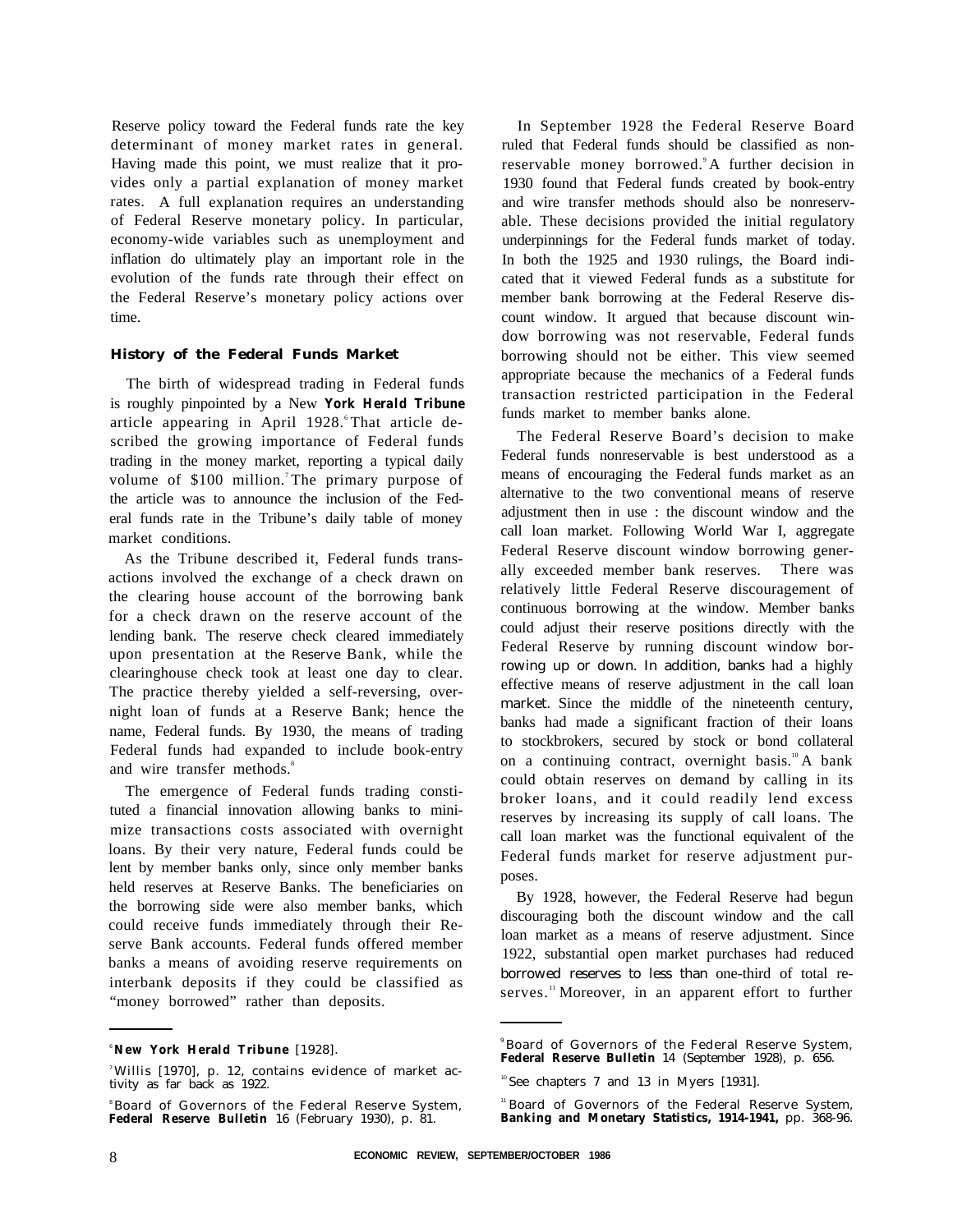reduce the highly visible subsidy that member banks appeared to receive at the window, the Federal Reserve began actively discouraging continuous discount borrowing by individual banks<sup>12</sup> Both policy actions tended to make discount window borrowing less effective for routine reserve adjustment purposes. This was particularly true for banks with undesired reserves, because with borrowing usually low or zero, they could not dispose of reserves by running down borrowings from the discount window. In addition, the Federal Reserve came to see the call loan market as an inappropriate means of financing security speculation during the stock market boom of the late 1920s. It went so far as to bring "direct pressure" on individual banks to restrict call loans.<sup>13</sup>

Apart from providing a substitute for the discount window and call loans, Federal funds helped to offset the increased cost of membership due to the more restrictive discount policy and the discouragement of call lending. Membership in the Federal Reserve System is voluntary, and throughout most of its history the Federal Reserve has been concerned about membership attrition. One of the significant costs of membership was the requirement that banks hold more non-interest-bearing reserves than nonmember banks had to hold. In making Federal funds nonreservable, the Federal Reserve reduced a cost of membership by providing member banks a means of more effectively competing for overnight interbank deposits.

Banking legislation in the 1930s further enhanced the attractiveness of Federal funds by enabling banks to continue to pay market interest on overnight interbank balances even after the Banking Act of 1933 prohibited explicit interest on demand deposits. This benefit was to prove particularly important in the high interest rate environment of the 1960s and '70s. In order to prevent excessive use of stock market credit, the Securities and Exchange Act of 1934 authorized the Federal Reserve Board to set margin requirements for both brokers and banks, and others if necessary, on loans collateralized by listed stocks and bonds. Relatively high margin requirements, coupled with other restrictions, brought about a permanent decline in the call loan market.<sup>14</sup>

Extremely low interest rates in the 1930s greatly reduced the interest opportunity cost of holding excess reserves. Consequently, banks held a large volume of excess reserves during this period and Federal funds trading virtually disappeared. Federal Reserve pegging of Treasury bill rates between 1942 and 1947 rendered the funds market superfluous for reserve adjustment purposes. Under this policy the Federal Reserve freely converted Treasury securities into reserves at a fixed price. Therefore, banks could use their inventory of Treasury bills for reserve adjustment purposes just as they had used their discount window borrowings in the early 1920s. The Federal Reserve abandoned its Treasury bill price peg in 1947 and Federal funds trading gradually reemerged as the most efficient means of reserve adjustment. Furthermore, higher market interest rates prevailing in the 1950s increased the opportunity cost of holding excess reserves, making more frequent reserve adjustment: desirable. Consequently, the volume of trading in Federal funds grew sharply, with daily average gross purchases of large reserve city banks reaching about \$800 million by the end of 1959.<sup>15</sup>

In the 1960s, the Federal funds market began to take on a broader role beyond that of reserve adjustment borrowing. Banks made more extensive use of Federal funds as a means of avoiding the reserve requirement tax and the interest prohibition on demand deposits, both of which became more burdensome as inflation and interest rates rose throughout the period. Although the Federal Reserve was responsible for enforcing both of these legislative restrictions, it had to be concerned throughout this period with offsetting the increased burden of membership in the System, and its actions during the period reflected this concern.<sup>16</sup>

The Board's first significant ruling with regard to the Federal funds market in this period was made in 1964 when it decided that a respondent bank, whether member or not, could request a correspondent member bank to simply reclassify a deposit as Federal funds, instead of having to transfer Federal funds through a Reserve Bank account.<sup>17</sup> This ruling probably had its major effect on smaller respondent

l2 **Fifteenth Annual Report of the Federal Reserve Board Covering Operations for the Year 1928** (Washington: Government Printing Office, 1929), pp. 7-10.

<sup>&</sup>lt;sup>13</sup> See the discussion in Friedman and Schwartz [1963], pp. 254-66.

<sup>14</sup>The historical margin requirement series is reported in Board of Governors of the Federal Reserve System, **Banking and Monetary Statistics.**

<sup>&</sup>lt;sup>15</sup> Board of Governors of the Federal Reserve System, **Federal Reserve Bulletin** 50 (August 1964), p. 954.

<sup>16</sup>Goodfriend and Hargraves [1983] document in detail how the membership problem dominated reserve requirement reform throughout this period.

<sup>17</sup>Board of Governors of the Federal Reserve System, **Federal Reserve Bulletin** 50 (August 1964), pp. 1000- 1001 .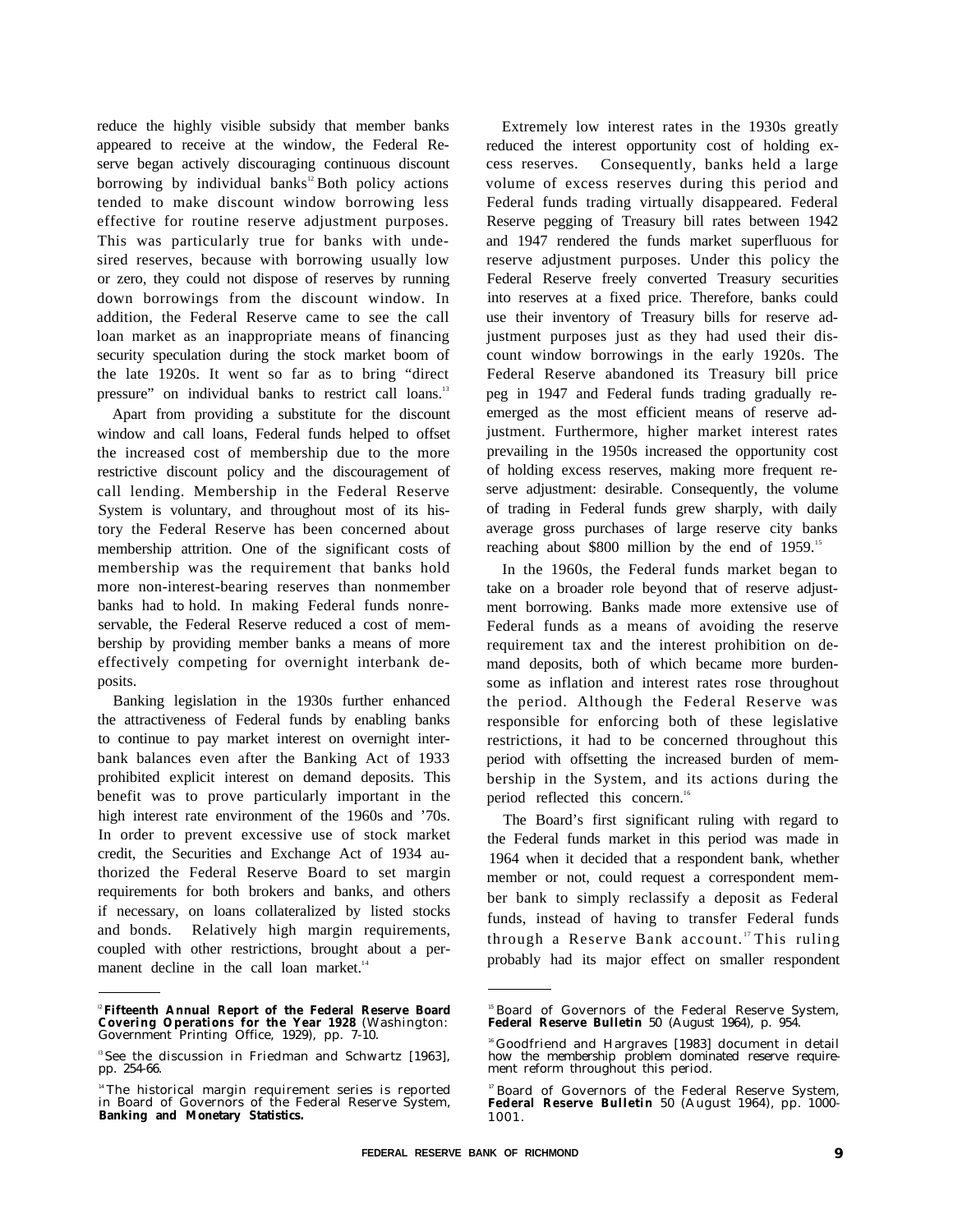banks, who had previously found use of Federal funds too costly for the size of their transactions. Allowing banks to simply reclassify their correspondent balances as Federal funds enabled smaller institutions to benefit from Federal funds, as large banks had already been doing. Moreover, it allowed Federal Reserve member correspondent banks to compete more effectively for interbank funds, thereby reducing a disincentive to membership. In 1986, for example, aggregate interbank reservable deposits at large commercial banks are only 25 to 30 percent of aggregate Federal funds borrowings.

Banks in the 1960s also had increasing incentive to give their nonbank depositors access to nonreservable, market interest-paying overnight loans. Nonbanks had always been prohibited from participating in the Federal funds market. But during the 1960s widespread use of overnight repurchase agreements (RPs) by banks became popular as a means of allowing their nonbank depositors to earn an overnight rate only slightly below the Federal funds rate. As mentioned earlier, the lower rate is due to the reduced risk and additional transaction cost of arranging an RP. RPs do not allow nonbanks to lend Federal funds proper. Because RPs allow nonbanks to approximately earn the Federal funds rate, however, the RP market together with the Federal funds market constitutes a unified overnight loan market.

Obviously, nonbank depositors did not need access to a relatively unregulated overnight rate for reserve adjustment purposes. But the need to facilitate reserve adjustment had been the rationale for waiving reserve requirements and interest rate controls on Federal funds. Nevertheless, the Federal Reserve chose not to make RPs at banks subject to reserve requirements or interest rate controls, probably because doing so would have worsened the competitive position of member banks relative to nonmembers and increased membership attrition.

It was necessary, however, to face up to two consequences of allowing widespread use of RPs at banks. First, RPs were not covered by deposit insurance. Second, shifts from deposits to RPs reduced the reserve requirement tax base and consequently cost the U. S. Treasury tax revenue. A 1969 Federal Reserve rule restricting eligible bank RP collateral to direct obligations of the United States or its agencies, e.g., Treasury bills, responded to those concerns. In principal, requiring RPs to be collateralized with

liabilities of the United States made them free of default risk.<sup>18</sup>In addition, restricting bank RP paper exclusively to U. S. liabilities may have enhanced the demand for U. S. debt, offsetting somewhat the loss of reserve requirement tax revenue.

A 1970 Board ruling formally clarified eligibility for participation on the lending side of the Federal funds market. Eligibility was restricted to commercial banks whether member or nonmember, savings banks, savings and loan associations, and others.<sup>19</sup> In effect, the ruling explicitly segmented the overnight bank loan market into two classes of institutions, those that could lend Federal funds, and those that were required to pay somewhat more substantial transactions costs, through RPs, to earn a rate on overnight loans free of reserve requirements and interest rate controls. Because RPs were uneconomical in smaller volumes, smaller firms and households were unable to obtain nonreservable market yields on overnight money until the emergence of money market mutual funds in the late 1970s.

# **Conclusion**

It is interesting to note how far the Federal funds market has come from its beginnings in the 1920s. Initially, the regulatory rationale for making Federal funds nonreservable was to provide member banks with a substitute for the discount window and call loans for reserve adjustment purposes. Participation in the Federal funds market was limited to member banks, i.e., banks holding required reserves at Reserve Banks. By the 1970s, however, that initial participation principle was effectively overturned. Nonbanks were not allowed to participate directly in the Federal funds market, but they were allowed to earn approximately the Federal funds rate through RPs at banks. Reserve adjustment obviously no longer provided a rationale for sanctioning access to an overnight loan rate free of reserve requirements and interest rate controls. Rather, the granting of such access is better explained as a means by which, in order to minimize membership attrition, the Fed-

<sup>18</sup>Even if collateralized by U. S. government secuirties, as a legal matter RPs might also be subject to custodial risk due to incompletely specified contracts. See Ringsmuth [1985].

<sup>19</sup>See footnote 2.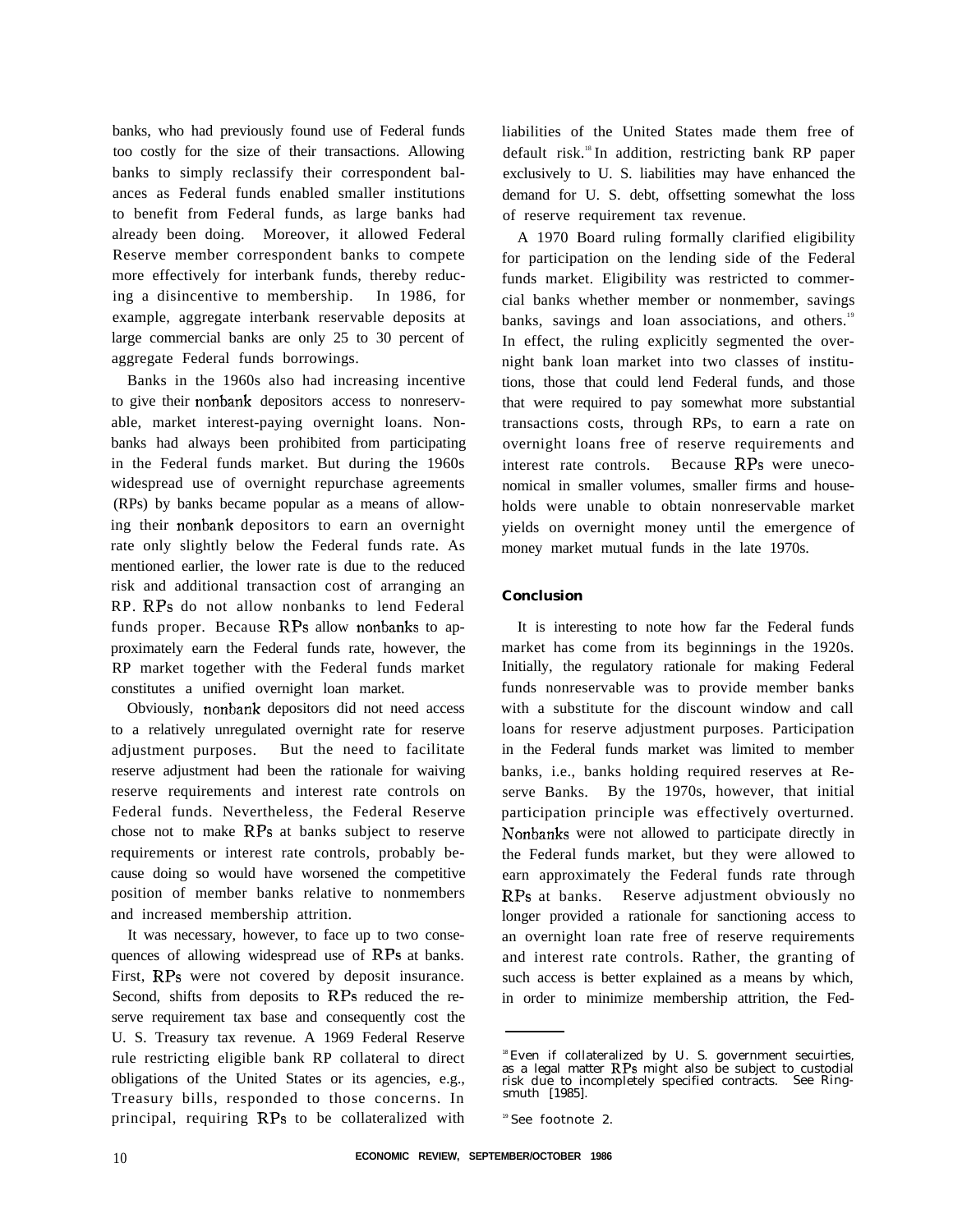era1 Reserve allowed member banks and their customers to avoid the reserve requirement tax and interest rate prohibition on overnight loans.

The Federal funds market today is in many ways a functional equivalent of the call loan market of the 1920s and earlier. The most notable differences are that the nonbank portion of the market is now a net lender rather than a net borrower, and the collateral

used is exclusively debt of the United States government and its agencies rather than private stocks and bonds. Like the old call loan market, the Federal funds market of today facilitates the distribution of reserves among banks, and has much wider participation and a more general role as the core of an overnight credit market unencumbered by reserve requirements and legal restrictions on interest rates.

#### **References**

- Board of Governors of the Federal Reserve System. *Annual Report of the Board of Governors,* variou s editions.
	- *Banking and Monetary Statistics, 1914- 1941.* Washington: Board of Governors, 1943.
	- *Banking* and *Monetary Statistics, 1941-* 1970. Washington: Board of Governors, 1976.

*The Federal Funds Market-A Study by* a *Federal Reserve System Committee.* Washington : Board of Governors, 1959.

*. Federal Reserve Bulletin,* various issues.

- "Federal Funds' Rate Index of Credit Status." *N e w York Herald Tribune,* April 5, 1928.
- Friedman, Milton, and Anna J. Schwartz. *A Monetary History of the United States, 1867-1960.* Princeton, NJ: Princeton University Press, 1963.
- Goodfriend, Marvin. "A Model of Money Stock Determination with Loan Demand and a Banking System Balance Sheet Constraint." Federal Reserve Bank of Richmond, *Economic Review* 68 (January/February 1982), pp. 3-16.
- Trend-Stationarity." Federal Reserve Bank of Trend-Stationarity." Federal Reserve Bank of Richmond, July 1986.
- Goodfriend, Marvin, and Monica Hargarves. "A His-torical Assessment of the Rationales and Functions of Reserve Requirements." Federal Reserve Bank of Richmond, *Economic Review* 69 (March/April 1983), pp. 3-21.
- Myers, Margaret G. *The New York Money Market,* vol. 1. New York: Columbia University Press, 1931.
- Ringsmuth, Don. "Custodial Arrangements and Other Contractual Considerations." Federal Reserve Bank of Atlanta, *Economic Review* 70 (September 1985), pp. 40-48.
- Turner, Bernice *C. The Federal Fund Market. New* York: Prentice-Hall, Inc., 1931.
- Willis, Parker B. *The Federal Funds Market: Its Origin and Development.* Boston : Federal Reserve Bank of Boston, 1970.

#### **INSTRUMENTS OF THE MONEY MARKET**

#### Sixth Edition

The Federal Reserve Bank of Richmond is pleased to announce the publication of the sixth edition of *Instruments of the Money Market.* This completely new edition contains articles on the following subjects: Federal funds, the discount window, large certificates of deposit, Eurodollars, repurchase and reverse repurchase agreements, Treasury bills, short-term municipal securities, commercial paper, bankers acceptances, the federally sponsored credit agencies, money market mutual funds and other short-term investment pools, short-term interest rate futures, and options on short-term interest rate futures.

Single copies are available free of charge. For additional copies, there will be a charge of \$1.00 each, except for orders from educational institutions, including libraries. Payment, if applicable, is required in advance by check or money order in U. S. dollars to the Federal Reserve Bank of Richmond. Copies can be obtained by writing to the Public Services Department, Federal Reserve Bank of Richmond, P. O. Box 27622, Richmond, Virginia 23261.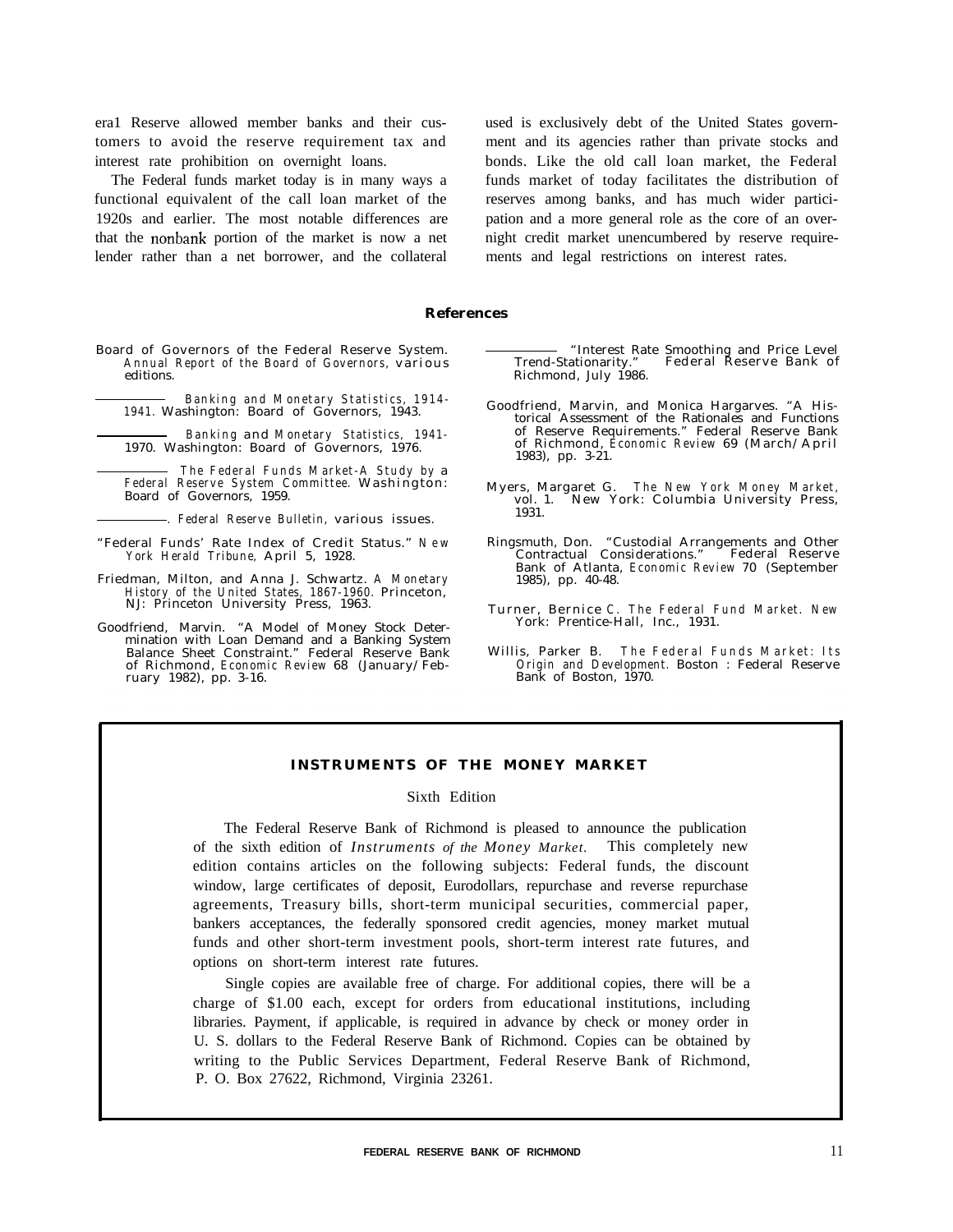# SHORT-TERM INTEREST RATE FUTURES

#### *Anatoli Kuprianov*

Not long ago futures trading was limited to contracts for agricultural and other commodities. Trading in futures contracts for financial instruments began in the early 1970s, after almost a decade of accelerating inflation exposed market participants to unprecedented levels of exchange rate and interest rate risk. Foreign currency futures, introduced in 1972 by the Chicago Mercantile Exchange, were the first financial futures contracts to be traded. The first interest rate futures contract, a contract for the future delivery of mortgage certificates issued by the Government National Mortgage Association, began trading on the floor of the Chicago Board of Trade in 1975. Today financial futures are among the most actively traded of all futures contracts.

At present there are active futures markets for two different money market instruments: threemonth Treasury bills and three-month Eurodollar time deposits. Treasury bill futures were introduced by the Chicago Mercantile Exchange in 1976, while trading in Eurodollar futures began late in 1981. Domestic certificate of deposit futures were also actively traded for a time but that market, while technically still active, became dormant for all practical purposes in 1986.

#### **AN INTRODUCTION TO FUTURES MARKETS**

A futures contract is a standardized, transferable agreement to buy or sell a given commodity or financial instrument on a specified future date at a set price. In a futures transaction the buyer (sometimes called the *long)* agrees to purchase and the seller (or *short*) to deliver a specified item according to the terms of the contract. For example, the buyer of a Treasury bill contract commits himself to purchase at some specified future date a thirteen-week Treasury bill paying a rate of interest negotiated at the time the contract is purchased. In contrast, a cash or spot market transaction simultaneously prices and transfers physical ownership of the item being sold. A cash *commodity* (cash security) refers to the actual physical commodity (security) as distinguished from the futures commodity.

Futures contracts are traded on organized exchanges. The basic function of a futures exchange *is* to set and enforce trading rules. There are thirteen futures exchanges in the United States at present. The principal exchanges are found in Chicago and New York. Short-term interest rate futures trade on a number of exchanges; however, the most active trading in these contracts takes place at the International Monetary Market (IMM) division of the Chicago Mercantile Exchange (CME).

# **Market Participants**

Futures market participants are typically divided into two categories : hedgers and speculators. *Hedg*ing refers to a futures market transaction made as a temporary substitute for a spot market transaction to be made at a later date. The purpose of hedging is to take advantage of current prices in future transactions. In the money market, hedgers use interest rate futures to fix future borrowing and lending rates.

Futures market speculation involves assuming either a short or long futures position solely to profit from price changes, and not in connection with ordinary commercial pursuits. A dentist who buys wheat futures after hearing of a nuclear disaster in the Soviet Union is speculating that wheat prices will rise, while a grain dealer undertaking the same transaction would be hedging unless the futures position is out of proportion with anticipated future wheat purchases.

# **Characteristics of Futures Contracts**

Three distinguishing characteristics are common to all futures contracts. First, a futures contract introduces the element of time into a transaction. Second, futures contracts are standardized agreements. Each futures exchange determines the specifications of the contracts traded on the exchange so that all contracts for a given item specify the same delivery location and a uniform deliverable grade. Traded contracts must also specify one of a limited number of designated delivery dates (also called *contract* maturity or *settlement* dates). The only item negotiated at the time of a futures transaction is price. Third, the exchange clearinghouse interposes itself as a counter-

This article was prepared for **Instruments of the Money Market,** 6th edition.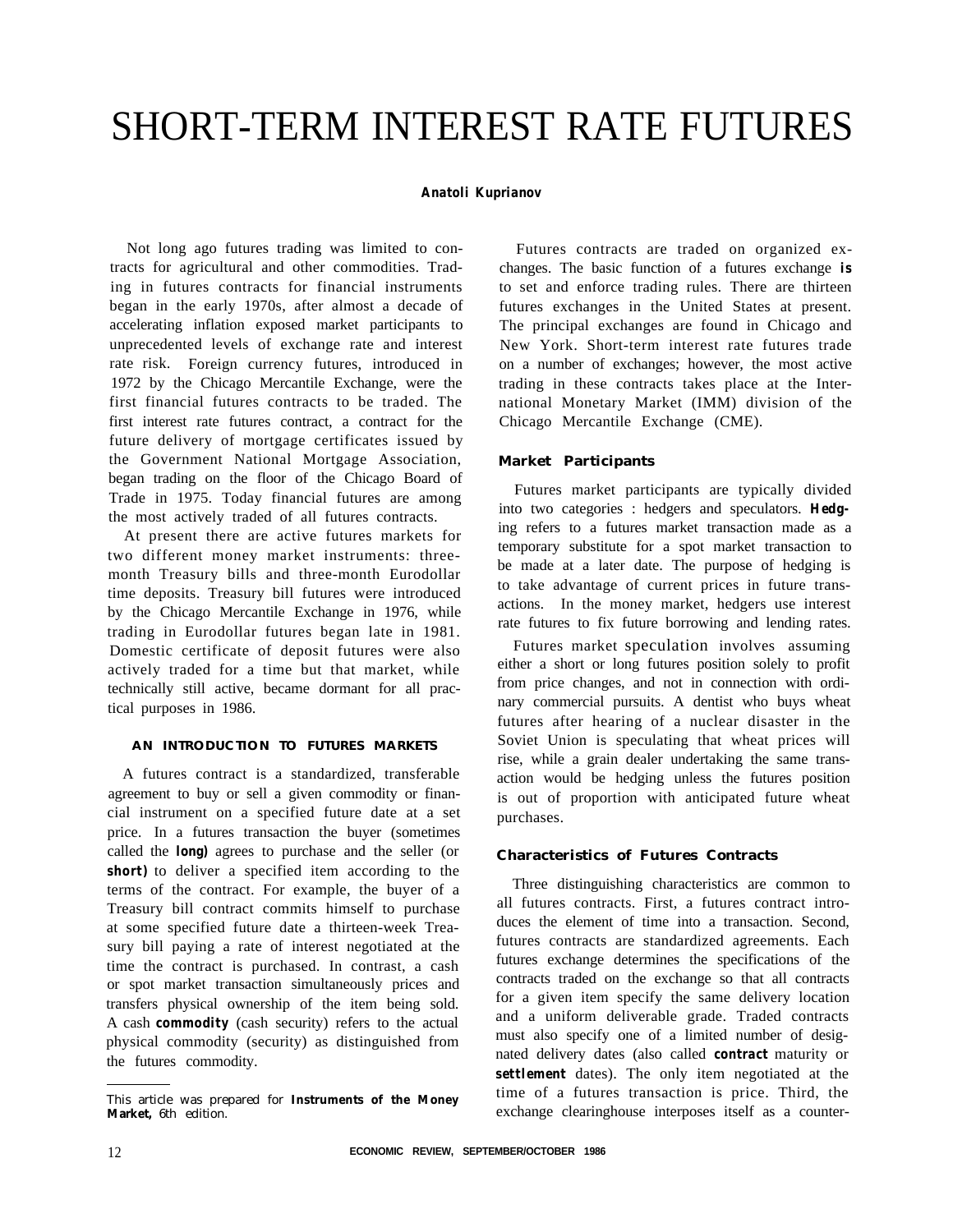party to each contract. Once a futures transaction is concluded, a buyer and seller need never deal with one another again; their contractual obligations are with the clearinghouse. The clearinghouse, in turn, guarantees contract performance for both parties.

The first of these characteristics is not unique to futures contracts. A forward contract, like a futures contract, is a formal commitment between two parties specifying the terms of a transaction to be undertaken at a future date. Unlike futures contracts, however, forward contracts are not standardized; rather, they are custom-tailored agreements. As a general rule forward contracts are not transferable and so cannot be traded to a third party.

Trading in futures contracts is facilitated by contract standardization and the clearinghouse guarantee. Contract standardization reduces transaction costs. The clearinghouse guarantee removes credit risk, or risk that a party to the contract will fail to honor contractual commitments. These two characteristics make all contracts for the same item and maturity date perfect substitutes for one another so that a party to a futures contract can always liquidate a futures commitment (or *open position)* before maturity by making an offsetting transaction. For example, a trader with a long position in Treasury bill futures maturing in March of 1987 can liquidate his position any time before the last day of trading by selling an equal number of March Treasury bill futures. *In* practice, most futures contracts are liquidated in this way before they mature. By one estimate two percent of all futures contracts are held to maturity on average, although delivery is more common in some markets.<sup>1</sup>

#### **Margin Requirements**

A contract for the future delivery of an item gains value to one of the parties to the contract and imposes a liability on the other when futures prices change. A rise in Treasury bill futures prices, for example, gives all traders who are long in bill futures the right to buy Treasury bills at a price below the currently prevailing futures price; equivalently, they have the right to invest money at an interest rate higher than the current market rate. Traders with short positions, on the other hand, are committed to sell bills at a price lower than that which they would be required to pay if they wished to buy the contract back at the new futures price.

In the early days of trading in time contracts, as they were called in the nineteenth century, traders adversely affected by price movements often disappeared as the delivery date drew near. In response, futures exchanges adopted the practice of requiring a performance bond, called a margin *requirement,* of all buyers and sellers. They also began requiring all traders to recognize any gains or losses on their outstanding futures positions at the end of each trading session, a practice called *marking to market.*

All futures exchanges now require members to maintain margin accounts. Brokers who execute orders on behalf of customers are required to collect margin deposits from them before undertaking any trades. Minimum margin requirements are set by the exchanges. Brokers can, and most do, require their customers to maintain margins higher than the minimum levels set by the exchange. Any gains or losses realized when the contracts are marked to market at the end of a trading session are added to or subtracted from a trader's margin account. If the margin account balance falls below a specified minimum, called the *maintenance margin,* the trader faces a *margin call* requiring the deposit of additional margin money, called variation *margin,* to his account.

# **Futures Exchanges**

The right to conduct transactions on the floor of a futures exchange is typically limited to exchange members, although trading privileges can be leased to another party. Members also have voting rights, which give them a voice in management decisions. Membership privileges can be bought and sold; the exchanges make public the most recent selling and current offer price for a membership.

Exchange members can be grouped into two categories. *Commission brokers* (also known as *floor* brokers) execute orders for nonmembers and other customers, Some floor brokers are employees of commission firms while others are independent operators who execute trades for other firms. The second type of exchange member is the *floor trader,* or local. Locals are independent operators who trade for their own account.<sup>2</sup>

<sup>2</sup>Different types of floor traders can be distinguished based on the trading strategies they use most often: see Rothstein and Little [1984] for a description. Silber [1984] presents a comprehensive analysis of marketmaker behavior in futures markets.

<sup>&</sup>lt;sup>1</sup>See Little [1984, p. 43].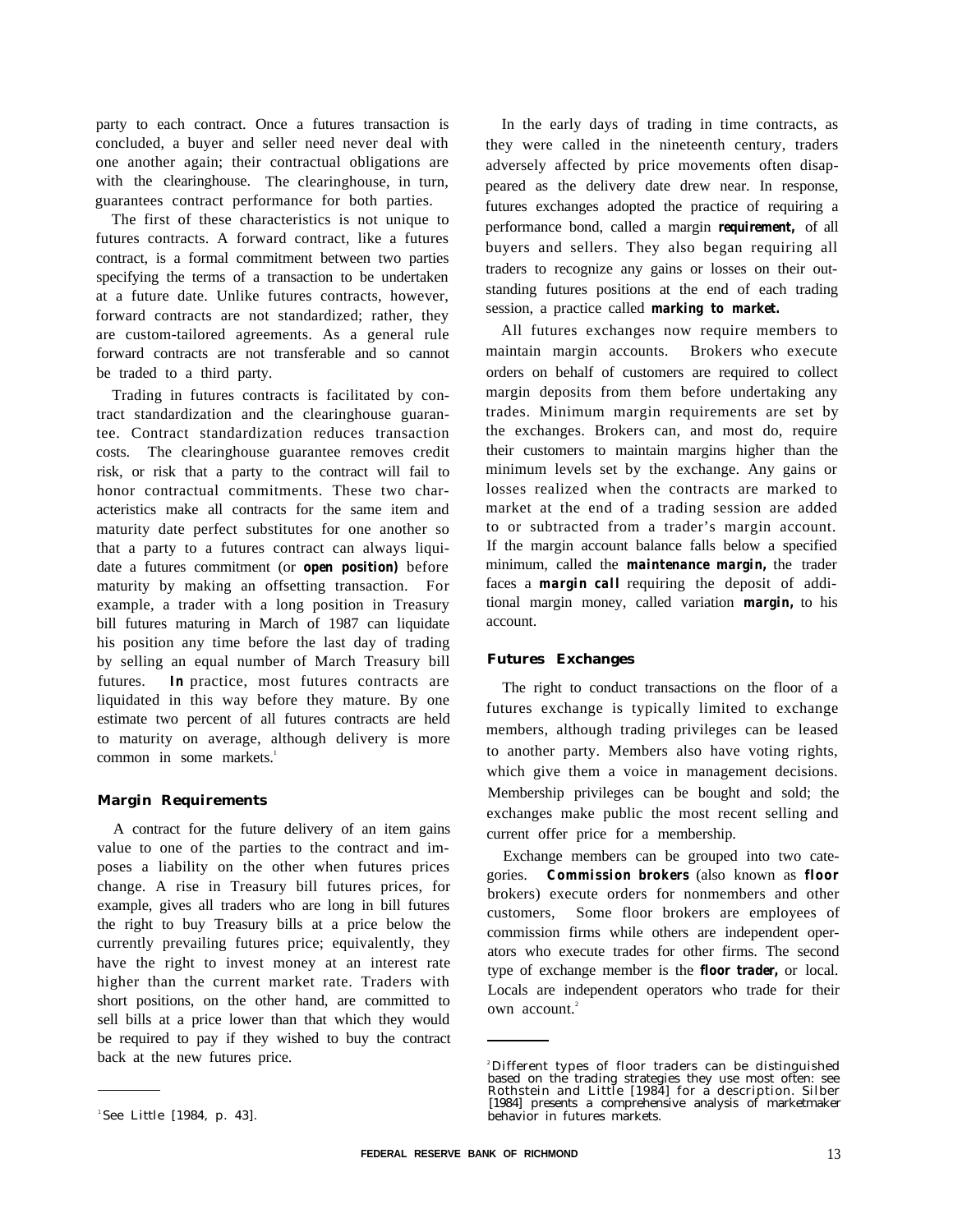#### **The Role of the Exchange Clearinghouse**

Each futures exchange operates a clearing organization, or clearinghouse, that records all transactions and insures all buy and sell trades match. The clearinghouse also assures the financial integrity of the contracts traded on the exchange by guaranteeing contract performance and supervising the process of delivery for contracts held to maturity.

Clearing *member firms* act as intermediaries between traders on the floor of the exchange and the clearinghouse, assisting in recording transactions and collecting required margin deposits. Clearing member firms are all members of the exchange, but not all exchange members are clearing members. All transactions taking place on the exchange floor must be cleared through a clearing member firm. Traders who are not directly affiliated with a clearing member must make arrangements with one to act as a designated clearing agent.

Clearing member firms are responsible for collecting margin deposits from their customers and depositing required margins with the clearinghouse. The clearinghouse holds clearing members responsible for losses incurred by their customers. Any time a trader fails to meet a margin call his position is immediately liquidated, with the resulting losses taken from his margin account. If losses exceed funds available in a customer's margin account the clearing member firm is required to make up the difference to the clearinghouse.

#### **Futures Commission Merchants**

A Futures Commission Merchant (FCM) is an intermediary that handles orders for the sale or purchase of a futures contract from the general public. An FCM can be a person or a firm. Some FCMs are exchange members employing their own floor brokers; others rely on independent brokers to handle trades ordered by their customers. An FCM is responsible for collecting the required margin deposit from customers before acting to execute a trade. The FCM must in turn deposit the required margin with its clearing agent. All FCMs must be licensed by the Commodity Futures Trading Commission (CFTC), which is the government agency responsible for regulating futures markets.

#### **TREASURY BILL FUTURES**

Treasury bills are short-term securities issued by the U. S. Treasury to help finance the federal government. Bills with maturities of thirteen, twenty-six, and fifty-two weeks are issued by the Treasury on a regular basis. The secondary market for these securities is active and well-organized, making Treasury bills (often referred to as T-bills) among the most liquid of money market instruments,

Treasury bill futures contracts are traded in the United States on two Chicago exchanges: the International Monetary Market (IMM) and the Mid-America Commodity Exchange. Both contracts specify delivery of thirteen-week (91-day) bills. The IMM T-bill contract, which is the most actively traded of the two by a large margin, is described below.

#### **Contract Specifications**

Upon maturity the IMM contract requires the seller to deliver a U. S. Treasury bill with a \$1 million face value and thirteen weeks left to maturity. Contracts for delivery during the months of March, June, September, and December are traded on the exchange. At any one time contracts for eight different delivery dates are traded. A new contract begins trading after each delivery date, making the furthest delivery date for a new contract twenty-four months away.

Price **Quotation** Treasury bills do not pay explicit interest. Instead, they are sold at a discount relative to their redemption or face value. The difference between the purchase price of a Treasury bill and its face value determines the interest earned by a buyer. Treasury bill yields are typically quoted on a discount basis, that is, as a percentage of face value rather than of actual funds invested. $3$ 

Price quotations for T-bill futures contracts are based on an index devised by the IMM. The index is calculated by subtracting the Treasury bill discount yield from 100. For example, if the discount yield on a traded T-bill futures contract is 9.75 percent, then the index value is  $100 - 9.75 = 90.25$ . Index values move in the same direction as the future purchase price of the deliverable bill ; a rise in the index value, for example, means that the price a buyer must agree to pay to take future delivery of a T-bill has risen.

<sup>3</sup>The formula for calculating the discount yield is Discount Yield = Face Value - Purchase Price Face Value  $\times$   $\frac{360}{\text{Days to Maturity}}$ . 360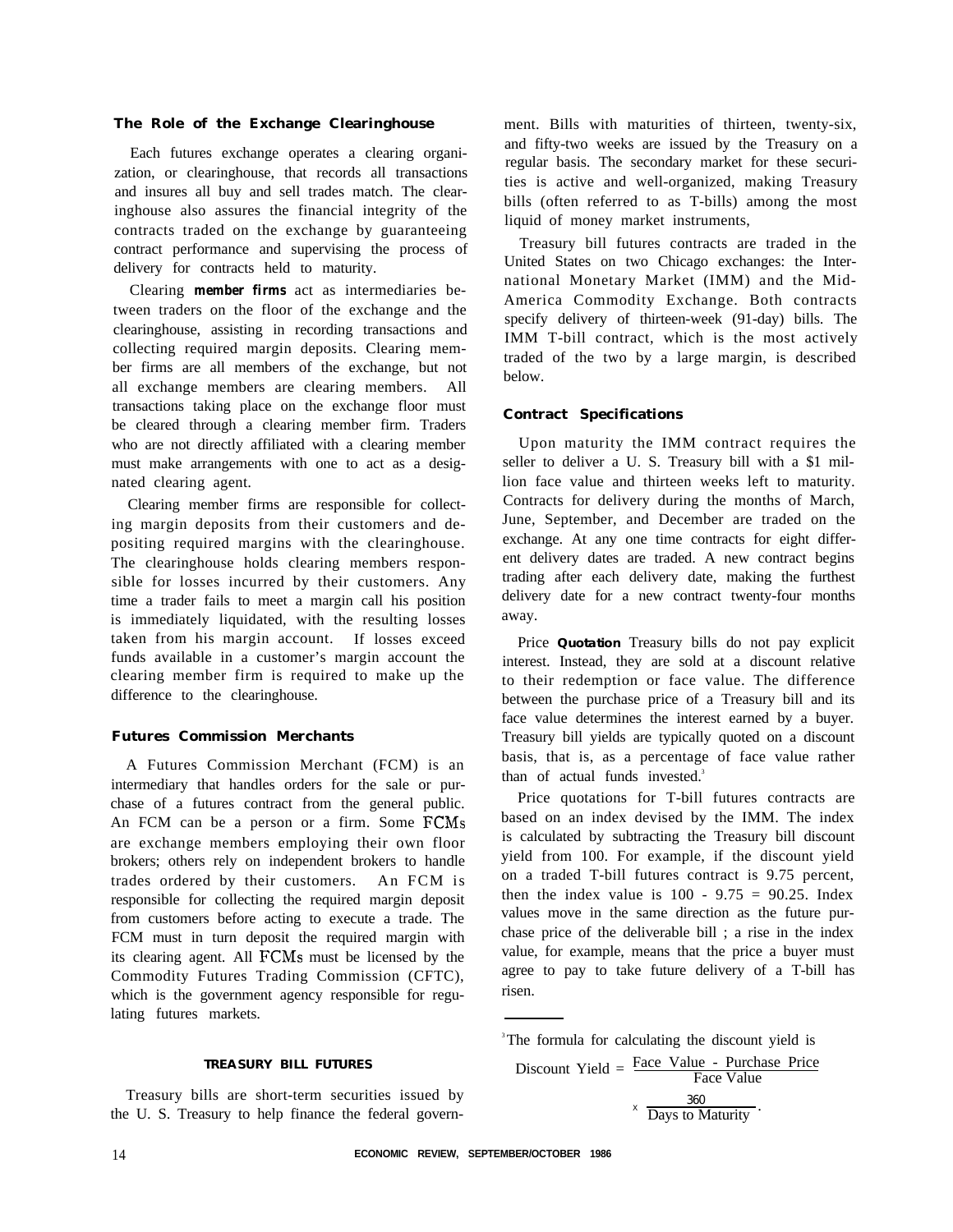The minimum price fluctuation permitted on the trading floor is one basis point (.01 percent), which comes to \$25 on a contract specifying the delivery of a 90-day Treasury bill with a \$1 million face value. Thus, the price of a T-bill futures contract may be quoted as 94.25, or 94.26, but not 94.255. The IMM eliminated maximum daily price limits for all its interest rate futures contracts in December of 1985.

A sample of a newspaper clipping reporting Treasury bill futures prices is reproduced in Box 1.

*Delivery Requirements* The Treasury auctions thirteen- and twenty-six-week bills each Monday (except for holidays and special situations) and issues them on the following Thursday. Fifty-twoweek bills are auctioned every four weeks. These auctions are held on a Thursday and the bills are issued on the following Thursday. To insure an adequate supply of deliverable bills, the IMM schedules T-bill futures delivery dates for the three successive business days beginning with the first day of the contract month on which a thirteen-week bill is issued and a one-year bill has thirteen weeks to maturity. This schedule permits delivery requirements for the T-bill futures contract to be satisfied with either a newly issued thirteen-week bill or an original-issue twenty-six- or fifty-two-week bill with thirteen weeks

# **Box 1**

# **FOLLOWING DAILY FUTURES MARKET ACTIVITY**

Many newspapers report information on daily trading activity in futures markets. The clipping for IMM Treasury bill futures reproduced below is taken from the October 3, 1986, edition of the Wall *Street Journal.*

Each row gives price and trading volume data for a different contract delivery month. Delivery months for currently traded contracts are listed in the first column.

The next four columns show the opening price, high and low prices, and the closing or settlement price for the previous day's trading.

Column six gives the change in the contract settlement price over the last two trading sessions.

The seventh column reports the interest rate implied by the most recent settlement price, calculated by subtracting the settlement price from 100.

Column eight reports the change in the interest rates implied by the two most recent settlement prices. Note that the figures in this column are equal in magnitude but opposite in sign to the change in settlement price displayed in the sixth column.

The last column lists open *interest* for each contract delivery month. Open interest refers to the number of outstanding contracts. Each unit represents both a buyer and a seller with an outstanding futures commitment, or open position. Notice that open interest is greatest for the nearest delivery month and declines steadily for successively distant delivery months. This pattern is typical, except when delivery for the nearby contract is impending and market participants begin to close out their positions.

Total trading volume and open interest for all contract delivery months are given in the last line. Trading volume refers to the total number of contracts for all contract delivery months traded on a particular day. Each transaction included in the count reflects both a purchase and sale of a futures contract. Note that the clipping includes data on total trading volume for each of the previous two trading sessions.

Total open interest, reported in the last line, is simply the sum of the open interest for each contract month listed in the rightmost column. The final entry on the bottom line reports the change in open interest over the previous two trading sessions.

|       |        |       |       |            |               | TREASURY BILLS (IMM)-\$1 mil.; pts. of 100%      |     |            |
|-------|--------|-------|-------|------------|---------------|--------------------------------------------------|-----|------------|
|       |        |       |       |            |               | <b>Discount</b>                                  |     | Open       |
|       | Open   | Hiah  |       | Low Settle | Cho           | Settle Cha Interest                              |     |            |
| Dec.  | 94.83  | 94.84 | 94.78 |            | $94.81 - .02$ | $5.19 +$                                         |     | .02 26,133 |
| Mr87  | 94. TT | 94.78 | 94.73 |            | $94.75 - .02$ | $5.25 +$                                         | .02 | 6.510      |
| June  | 94.59  | 94.59 | 94.55 |            | $94.56 - .02$ | $5.44 +$                                         | .02 | 1.626      |
| Sept  | 94.28  | 94.28 | 94.24 |            | $94.26 - .01$ | $5.74 +$                                         | .01 | 668        |
| Dec . | 93.89  | 93.90 | 93.87 |            | $93.89-.02$   | $6.11 +$                                         | .02 | 313        |
| Mr88  | 93.53  | 93.54 | 93.51 |            | $93.53 - .02$ | $6.47 +$                                         | .02 | 312        |
| Est   |        |       |       |            |               | vol 3,554; vol Wed 7,750; open int 35,624, +632. |     |            |

Reprinted by permission of Wall Street Journal, © Dow Jones & Company, Inc. 1986. All Rights Reserved.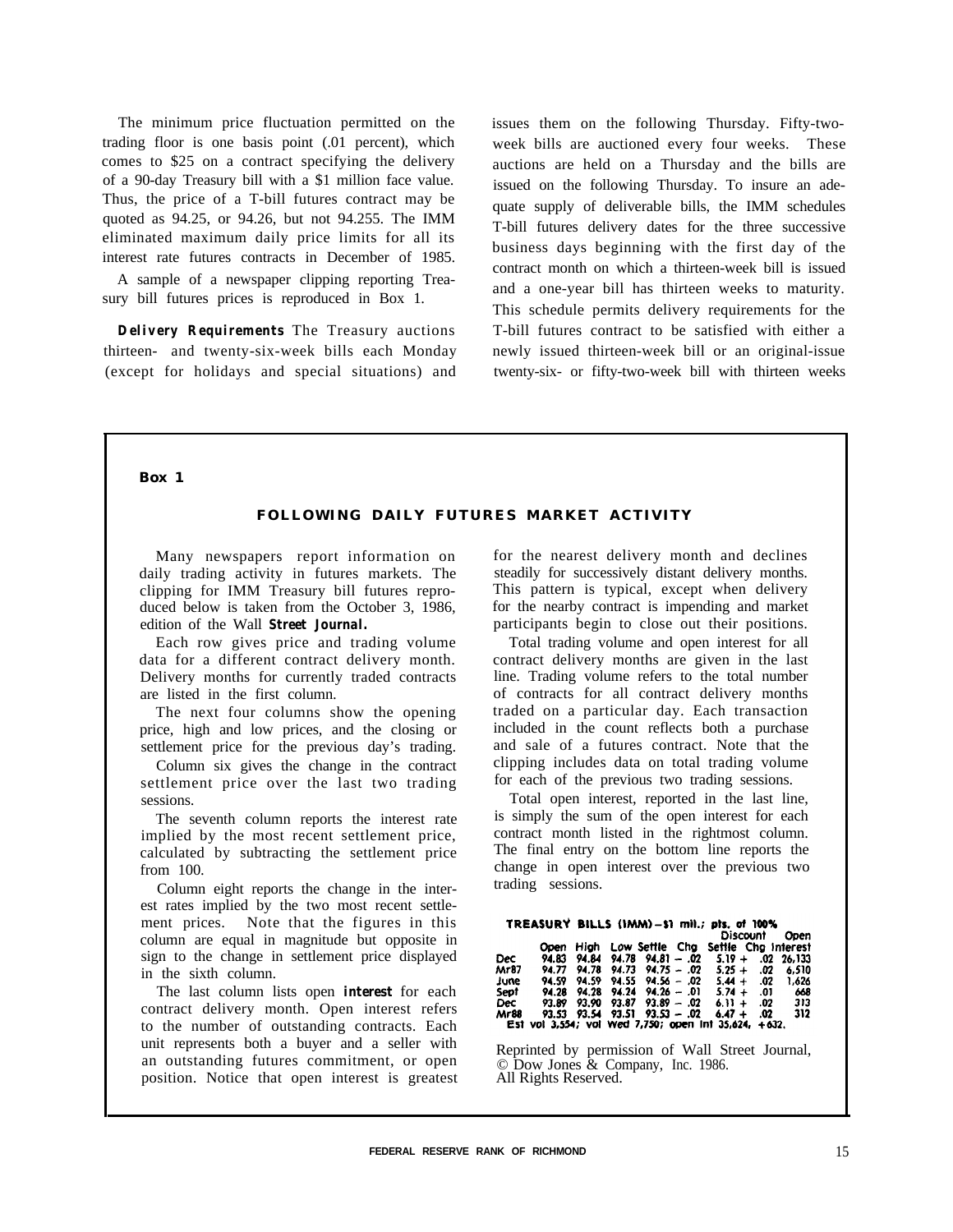left to maturity. The method used to determine the final delivery price is described in Box 2.

# **Market History**

The IMM introduced the three-month Treasury bill futures contract in January of 1976. At the time the contract was introduced, trading in interest rate futures was still a relatively new development. Trading in the first interest rate futures contract, the Board of Trade's Government National Mortgage Association (GNMA) certificate contract, had begun only a few months earlier, The Treasury bill contract was the first futures contract for a money market instrument.

Dealers in U. S. government securities were among the first market participants to actively use Treasury bill futures. Other money market participants entered into futures trading more slowly. By the time the IMM contract was two years old, however, trading activity had begun to accelerate rapidly.

This trend can be seen in Charts 1 and 2, which plot two different measures of market activity for the IMM contract from the inception of trading in 1976 through the end of 1984. The first measure, plotted in Chart 1, is total monthly trading volume, which is a count of the total number of contracts (not the dollar value) traded for all contract delivery months. Each recorded trade reflects one buyer and one seller.

Chart 2 plots total month-end open interest for all contract delivery months. Month-end open interest is a count of the number of unsettled contracts as of the end of the last trading day of a given month. Each contract included in the open interest count reflects both a buyer and a seller with an outstanding futures commitment.

# **EURODOLLAR FUTURES**

Eurodollars are U. S. dollar-denominated deposits held with banks or bank branches located outside of the United States, or with International Banking Facilities (IBFs) inside the United States<sup> $4$ </sup>There are two types of Eurodollar deposits : nontransferable time deposits and CDs. Time deposits make up the

bulk of the Eurodollar market. These deposits have fixed maturities ranging from one day to five years; most are very short-term, three months being a common maturity. Eurodollar CDs are also most commonly issued with maturities under a year.

Eurodollar futures contracts are actively traded on two exchanges. In the United States, a three-month Eurodollar time deposit contract is traded at the IMM. A similar contract is also traded at the London International Financial Futures Exchange (LIFFE). The IMM contract is described below.

#### **Contract Specifications**

Technically, the buyer of a Eurodollar contract is required to place \$1,000,000 in a three-month Eurodollar time deposit paying the contracted rate of interest on the contract maturity date. This requirement exists only in principle, however, because the Eurodollar contract is *cash. settled.* Cash settlement means that actual physical delivery never takes place; instead, any net changes in the value of the contract at maturity are settled in cash on the basis of spot market Eurodollar rates. Thus, cash settlement can be viewed as a final marking to market of the contract with the settlement amount based on the difference between the previous day's closing price and the final settlement price.

**Price Quotation** Price quotations for Eurodollar futures are based on a price index similar to that used for Treasury bill futures. Unlike Treasury bills, Eurodollar time deposits (as well as domestic and Eurodollar CDs) pay explicit interest. The rate of interest paid on the face amount of such a deposit is termed an *add-on yield* because the depositor receives the face amount of the deposit plus an explicit interest payment when the deposit matures. In the case of Eurodollar time deposits, the add-on yield is commonly called the London Interbank Offered Rate (LIBOR), which is the interest rate at which major international banks offer to place Eurodollar deposits with one another. Like other money market rates, LIBOR is an annualized rate based on a 360-day year. The IMM Eurodollar futures price index is 100 minus the LIBOR for Eurodollar futures.

*Determination of Settlement Price* When a futures contract contains provisions for physical delivery, market forces cause the futures price to converge to the spot market price as the delivery date draws near. This phenomenon is called convergence. In the case of a cash-settled contract, the futures exchange forces the process of convergence to take place

<sup>4</sup>An International Banking Facility, or IBF, is an office of a U. S. bank, U. S. branch of a foreign bank, or Edge Act corporation, which is domiciled in the United States but operates under rules and regulations similar to those applied to foreign branches of U. S. banks .

restricted to doing business with foreign residents, foreign banks and foreign branches of U. S. banks, and foreign<br>operations of multinational firms. See Key [1982] for further details.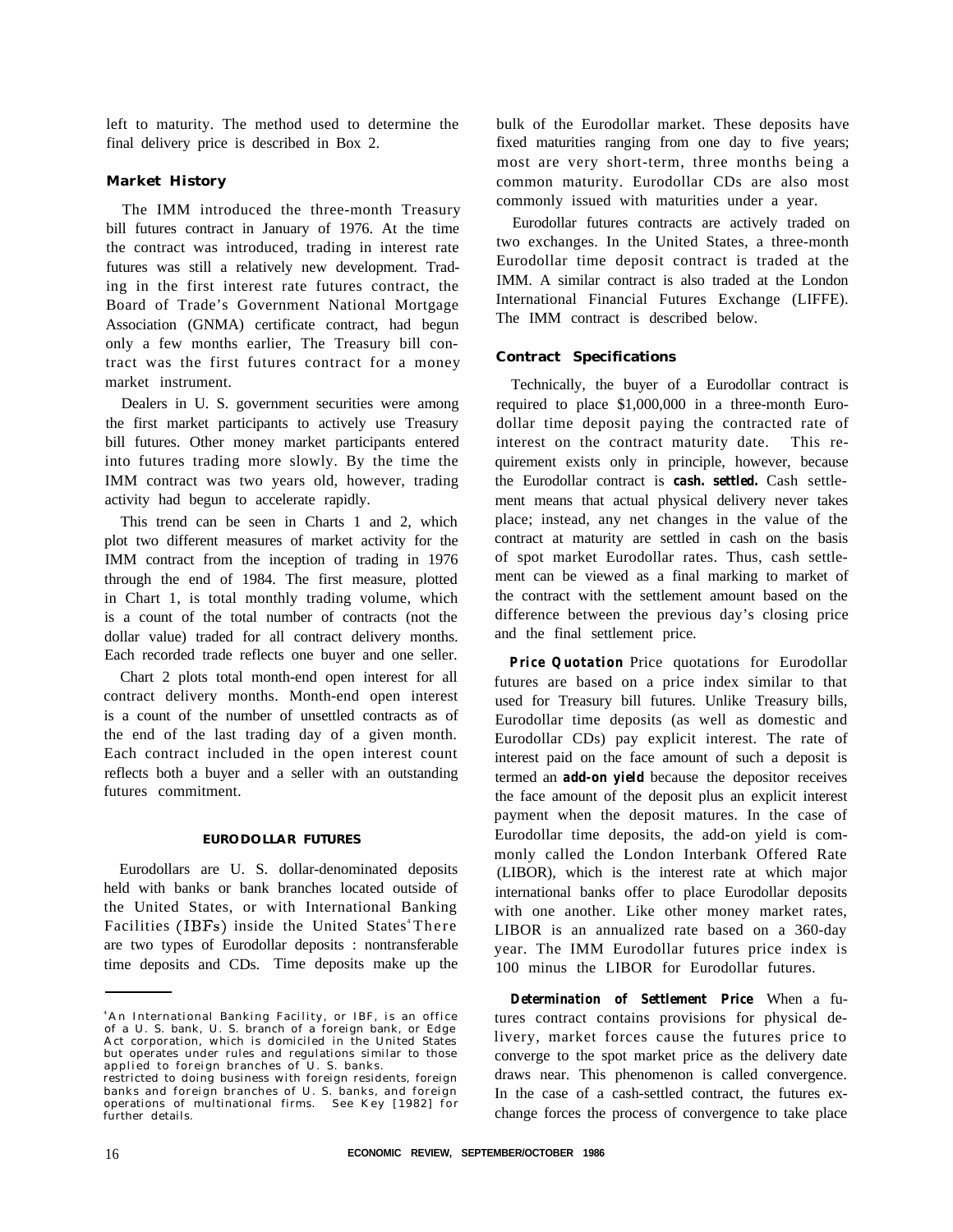#### **Box 2**

# **EXAMPLE OF A TREASURY BILL FUTURES TRANSACTION**

Suppose that on October 2, 1986, a trader buys one December 1986 Treasury bill futures contract at the opening price of 94.83. Once the transaction is complete the trader is contractually obligated to buy a \$1 million dollar (face value) thirteenweek Treasury bill yielding  $100 - 94.83 = 5.17$  percent on a discount basis on the contract delivery date, which is December 18, 1986. At the time of the initial transaction, however, the trader pays only a commission and deposits the required margin with his broker.

*Effects of Price Changes* The *Wall Street Journal* entry in Box 1 shows that futures prices fell two basis points during that day's trading session, meaning that the discount rate on bills for future delivery rose after the contract was purchased. Since each one basis point change in the T-bill index is worth \$25 the trader would lose \$50 if he were to sell the contract at the closing price.

The practice of marking futures contracts to market at the end of each trading session means that the trader is forced to realize this loss even though he does not sell the bill; thus, he has \$50 subtracted from his margin account. That money is then transferred to a seller's margin account. After the contract is marked to market, the trader is still obliged to buy a Treasury bill on December 18, but now at a discount yield of 5.19 percent (the implied futures discount yield as of the close of trading).

*Final Settlement* If the trader chooses to hold his contract to maturity the contract is marked to market `one last time at the close of the last day of trading. All longs with open positions at that time must be prepared to buy the deliverable bill at a purchase price determined by the closing futures index price.

The final settlement or purchase price implied by the IMM index value is determined as follows. First, calculate the total discount from the face value of the bill using the formula

$$
Discount = \frac{Days \text{ to Maturity x } ((100 - Index) x .01) x $1,000,000}{360},
$$

where  $((100 - Index) x .01)$  is the futures discount yield expressed as a fraction. Second, calculate the purchase price by subtracting the total discount from the face value of the deliverable bill. Note that this is essentially the same procedure used to calculate the purchase price of a bill from the quoted discount yield in the spot market, the only difference being the use of the futures discount rate implied by the index value in place of the spot market rate.

Suppose that the final index price is 94.81; then, the settlement price for the first delivery day is

$$
$986,880.83 = $1,000,000 - \frac{91 \times .0519 \times $1,000,000}{360}
$$
.

This calculation assumes that the deliverable bill will have exactly 91 days to maturity, which will always be the case on the first contract delivery day except in special cases when a bill would otherwise mature on a national holiday.

Because buying a futures contract during the last trading session is essentially equivalent to buying a Treasury bill in the spot market, futures prices tend to converge to the spot market price of the deliverable security on the final day of trading in a futures contract. Thus, the final futures discount yield should differ little, if at all, from the spot market discount yield at the end of the final trading day.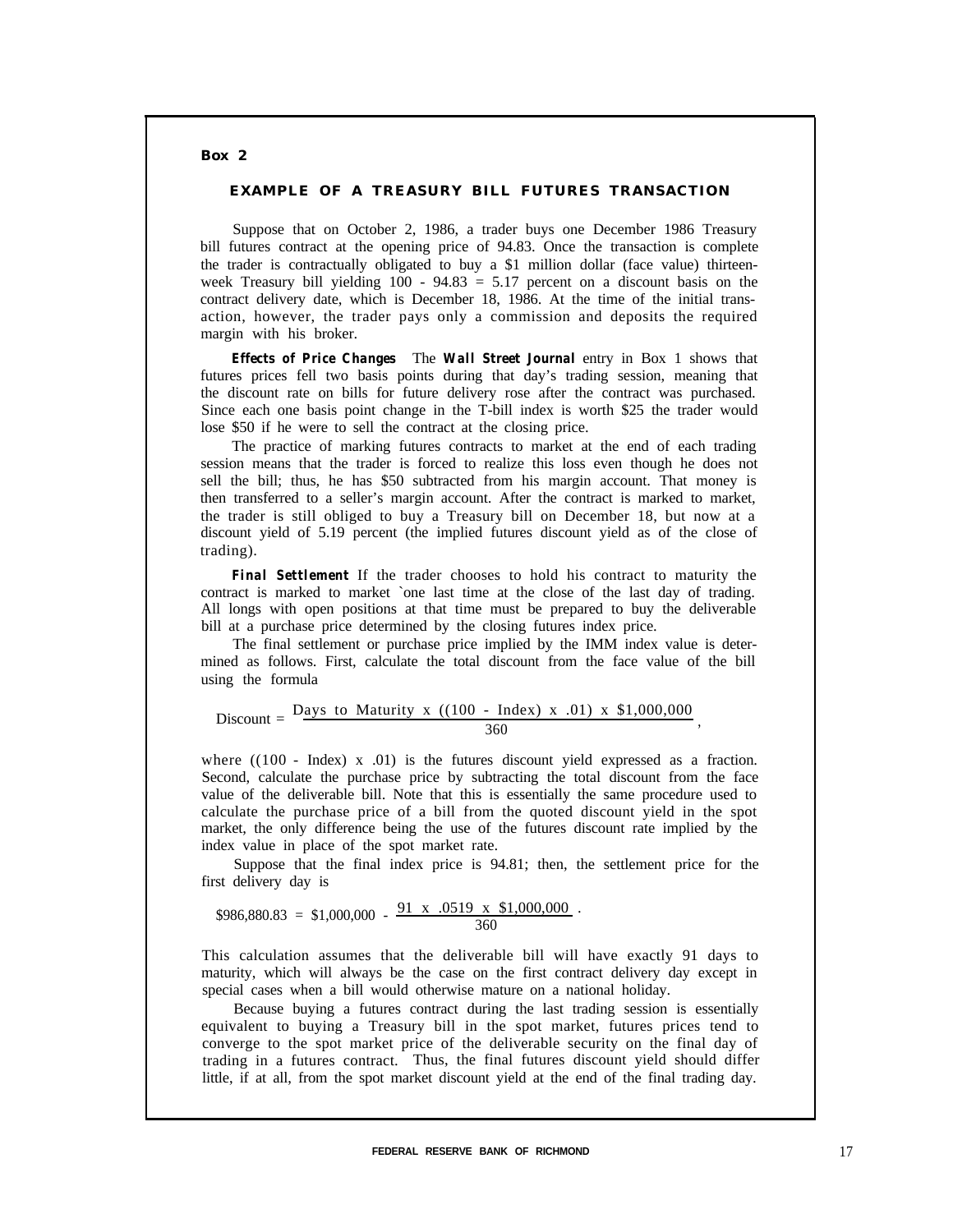by setting the price of outstanding futures contracts are dropped and the remaining quotes are averaged equal to the spot market price at the end of the last to arrive at the LIBOR rate used for final settlement. day of trading.

To determine the final settlement price for its Eurodollar futures contract, the Mercantile Exchange clearinghouse randomly polls twelve banks actively participating in the London Eurodollar market at two different times during the last day of trading: once at a randomly selected time during the last 90 minutes of trading and once at the close of trading. The two highest and lowest price quotes from each polling The final settlement price is 100 minus the average of the LIBOR rates for the two sample times.

As with Treasury bill futures, every change of one basis point in the Eurodollar futures index price is worth twenty-five dollars. Thus, if the IMM price index rises 10 basis points during the last trading session all shorts have \$250 per contract subtracted from their margin accounts while the longs each receive \$250 per contract. Once the contracts are

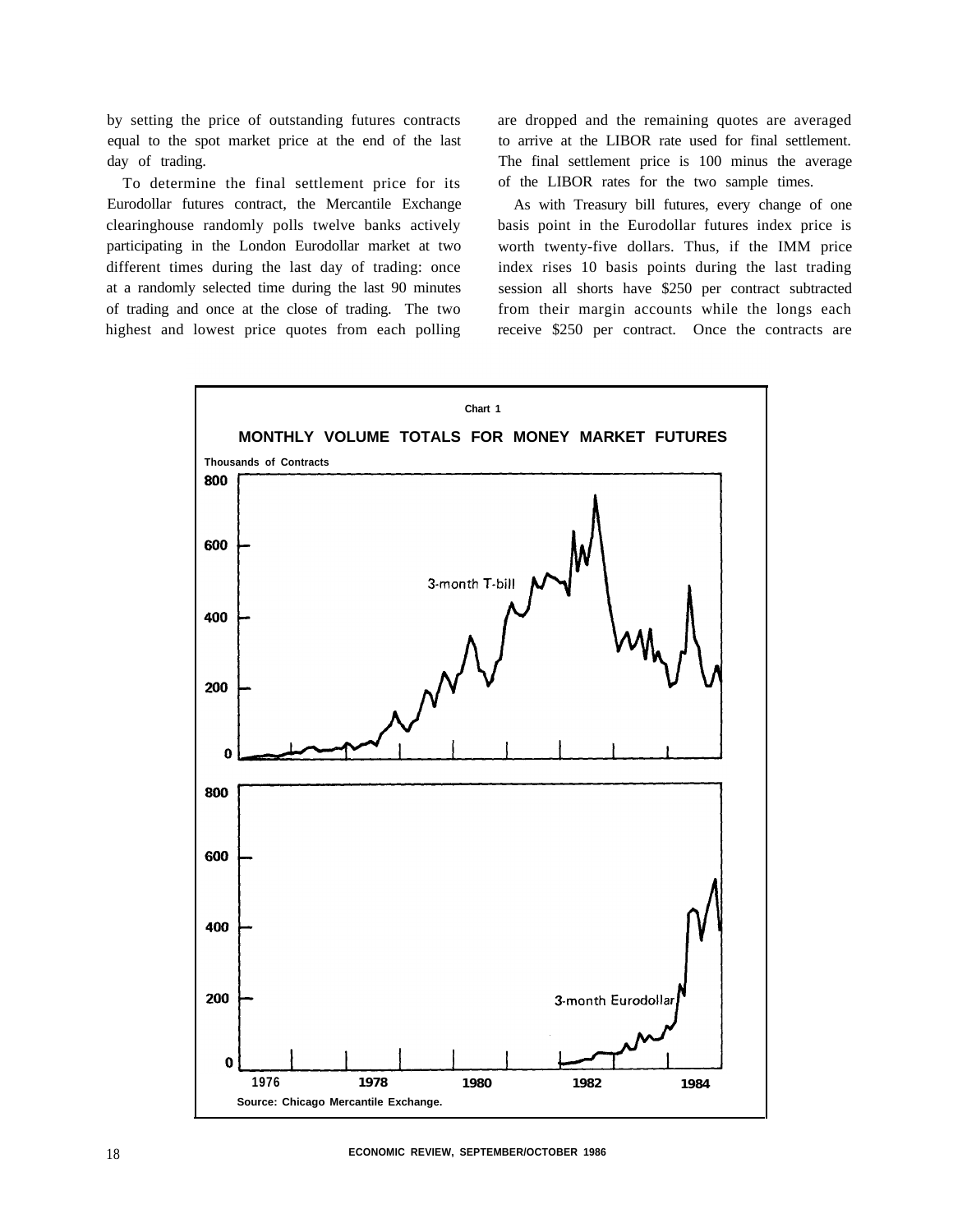marked to market for the last time, buyers and sellers **Market History** are relieved of the responsibility of actually placing or taking the deposits specified by the contract.

The IMM Eurodollar contract is the first futures contract traded in the United States to rely exclusively on a cash settlement procedure. The LIFFE Eurodollar contract also relies principally on cash settlement, although it does have provisions for physical delivery.<sup>5</sup>

 $^{\circ}$ Tompkins and Youngren [1983] contains a detailed comparison of the IMM and LIFFE contracts.

Trading in the IMM Eurodollar contract began in December 1981. The LIFFE introduced its Eurodollar contract a few months later in September of 1982. Both markets are currently active. Trading activity in the IMM contract is much heavier than in the LIFFE contract, however.<sup>6</sup>Charts 1 and 2

As of the end of trading on October 2, 1986, for example, total volume and open interest for the IMM contract were 44,378 and 217,542 contracts, while trading volume for the LIFFE contract was 3,454 and open interest was 23,541.

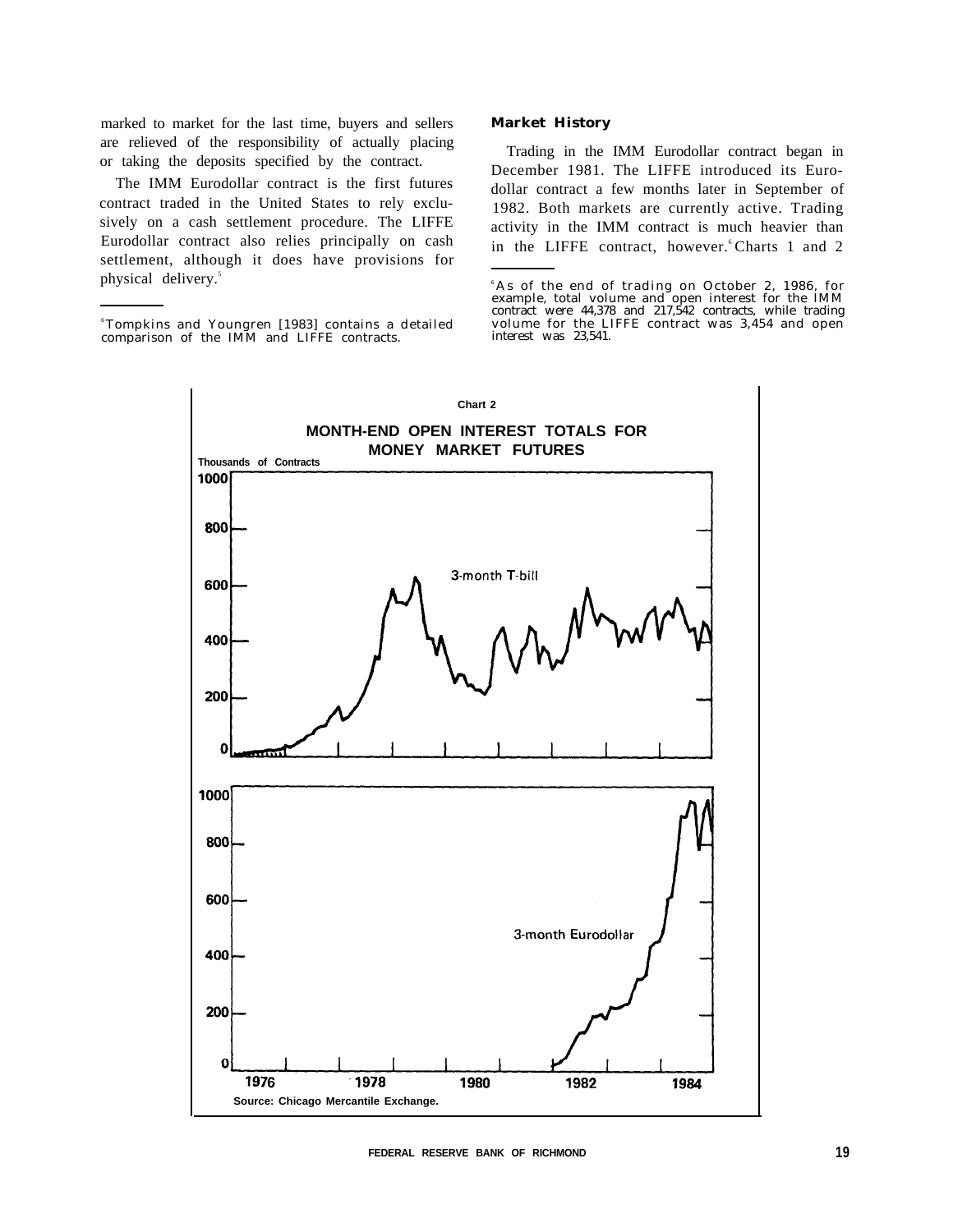# **THREE-MONTH TREASURY BILL AND EURODOLLAR TIME DEPOSIT FUTURES: IMM CONTRACT SPECIFICATIONS**

|                                        | <b>Treasury Bill</b>                                                                                                                                                                        | Eurodollar Time Deposit                                                    |
|----------------------------------------|---------------------------------------------------------------------------------------------------------------------------------------------------------------------------------------------|----------------------------------------------------------------------------|
| Contract Sire                          | \$1,000,000                                                                                                                                                                                 | \$1,000,000                                                                |
| Deliverable Grade                      | U. S. Treasury bills with<br>thirteen weeks to maturity                                                                                                                                     | Cash settlement with clearing<br>corporation                               |
| <b>Delivery Months</b>                 | March, June, September, December                                                                                                                                                            | March, June, September, December                                           |
| <b>Price Quotation</b>                 | Index: 100 minus discount yield                                                                                                                                                             | Index: 100 minus add-on yield                                              |
| Minimum Price<br><b>Fluctuation</b>    | .01 percent (1 basis point=\$25)                                                                                                                                                            | .01 percent (1 basis point = $$25$ )                                       |
| <b>Trading Hours</b><br>(Chicago Time) | 7:30 a.m. - 2:00 p.m.<br>(last day - 10:00 a.m.)                                                                                                                                            | 7:30 $a.m. - 2:00$ p.m.<br>(last day - 9:30 a.m.)                          |
| Last Day of Trading                    | The day before the first delivery date                                                                                                                                                      | Second London business day before the<br>third Wednesday of delivery month |
| <b>Delivery Days</b>                   | Three successive business days<br>beginning with the first day of the<br>contract month on which a thirteen-<br>week T-bill is issued and a one-year<br>bill has thirteen weeks to maturity | Last day of trading                                                        |

**Source: Chicago Mercantile Exchange**

display monthly time series of total trading volume and open interest for the IMM Eurodollar contract through the end of 1984.

Three factors have contributed to the popularity of Eurodollar futures. First, most major international banks rely heavily on Eurodollar market for shortterm funds. To maintain ready access to this market, many of these banks have become active marketmakers in Eurodollar deposits. Eurodollar futures provide a means of hedging interest rate risk arising from these activities.

Second, major international corporations have come to rely increasingly on Eurodollar markets for borrowed funds. Borrowing rates for these corporations are typically based on the three- or six-month LIBOR. When loans are priced this way, Eurodollar futures offer a means of hedging borrowing costs.

Finally, Eurodollar and domestic CD futures display almost identical price characteristics, which means that the two contracts are virtually perfect substitutes as hedging instruments.<sup>7</sup> The physical delivery requirements for CD futures proved to be awkward in comparison with the cash-settled Eurodollar contract, however, causing U. S. banks, once among the heaviest users of CD futures, to rely instead on Eurodollar futures to hedge domestic borrowing costs. In fact, the steep rise in trading volume in the Eurodollar contract during 1984 evident in Chart 1 coincides with a decline in CD futures trading volume beginning at about the same time. Thus, it appears that the success of the Eurodollar contract has contributed to the demise of trading in CD futures.

# **USES OF INTEREST RATE FUTURES: HEDGING AND SPECULATION**

# **Hedging Theory**

In the most general terms hedging refers to the act of matching one risk with a counterbalancing risk so as to reduce the overall risk of loss. Futures hedging was traditionally viewed narrowly as the use of futures contracts to offset the risk of loss resulting from price changes. To illustrate, consider the example of an investor with holdings of interest-bearing securities. If market interest rates rise, the value of those securities will fall. Since futures prices tend to move in sympathy with spot market prices, taking on a short position in interest rate futures produces an opposing risk. Traders with short positions in interest rate futures profit when interest rates rise because the contracts give them the right to sell the

<sup>7</sup>Faux [1984] found the correlation between Eurodollar and CD futures prices to be .993.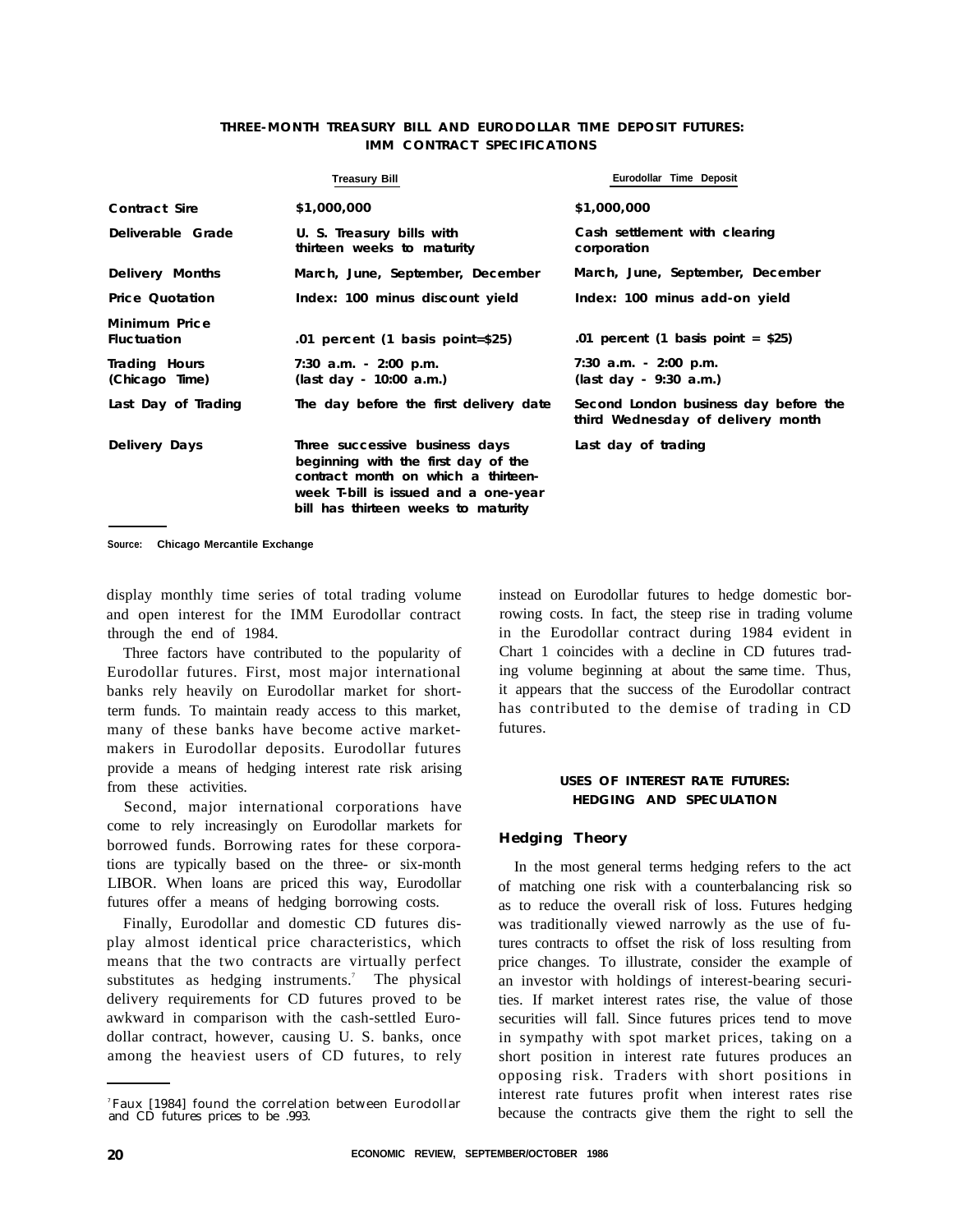underlying security at the old, higher price, meaning that they can buy back the contracts at a profit.

This traditional view emphasized risk avoidancefutures hedging was seen solely as providing a form of insurance against price risk. The contemporary view of hedging, on the other hand, emphasizes the relative efficiency of futures markets. Buying or selling futures contracts is a good temporary substitute for planned spot market transactions because futures contracts are more liquid than cash securities and transaction costs are generally lower in futures markets. From this perspective, the hedging transaction described above can be viewed as a temporary substitute for selling existing holdings of interestbearing securities and buying shorter-term securities whose value would be less affected by interest rate changes. Either transaction would reduce the risk faced by the investor, but the futures hedge does so at a lower cost.

*Hedging as Profit-Maximizing Behavior* T h e principal shortcoming of the traditional concept of hedging is that it does not explain the hedging behavior of profit-maximizing firms. Although all firms must bear some risk inherent to the normal conduct of business, it is widely recognized that firms seek to maximize profits, and not to minimize risk. While risk minimization is not generally consistent with profit-maximizing behavior, cost minimization is. This is not to deny that hedging transactions are undertaken to reduce risk ; hedging is one tool used in implementing a broader policy of risk management. The hedging behavior of profit-maximizing firms is best understood, however, when hedging is viewed as a temporary, low-cost alternative to planned spot market transactions rather than as a form of price insurance.<sup>8</sup>

The emphasis that modern hedging theory places on transaction costs is especially useful in understanding the hedging behavior of money market participants. In the money market, investors interested only in minimizing risk need not hedge ; they can simply hold a portfolio composed solely of T-bills that are close to maturity. Arbitrage pricing theory holds that two securities that can serve as perfect substitutes should earn identical rates of return, so that a perfectly hedged, and therefore riskless, portfolio would be expected to earn only the riskless rate of return. Most investors, however, are willing to bear some additional risk in exchange for a higher expected rate of return. Hedgers in the money market selectively buy and sell interest rate futures to fix future borrowing and lending rates when they perceive it to be to their advantage to do so, and not to minimize risk per se.<sup>9</sup>

**Portfolio hedging theory** views futures contracts in the context of a hedger's entire portfolio of cash holdings. With this approach, cash holdings are treated as fixed and the expected returns of the unhedged portfolio are compared with those of a hedged portfolio. To the extent that futures prices are correlated with the value of the unhedged portfolio, a hedge can reduce portfolio risk. Final hedging positions are determined by the desired risk-return trade-off, which may not be the risk-minimizing combination.<sup>10</sup>

# **Basis Risk**

**Basis** refers to the difference between the spot market price of the security being hedged and the futures price. In portfolio hedging applications, basis can also refer to the relationship between the value of the portfolio and the price of a futures contract. **Basis** risk refers to the risk hedgers face as a result of unexpected changes in basis.

In a *perfect hedge* any gains or losses resulting from a change in the price of the item being hedged is offset by an equal and opposite change in futures prices. Perfect futures hedges are rarely attainable in practice because futures contracts are not customtailored agreements. Contract standardization, while contributing to the liquidity of the futures markets, practically insures that those contracts will not be perfectly suited to the needs of any one hedger. As a result, hedgers are exposed to basis risk.

At least two sources of basis risk can be identified. First, because standardized delivery dates for futures

<sup>8</sup>The concept of hedging as profit-maximizing behavior was developed by Working [1962]. Telser [1981, 1986] takes a similar view, arguing that futures markets exist primarily because they minimize transaction costs, and not because futures contracts can be used to insure against price risk.

<sup>&</sup>lt;sup>8</sup> Although these hedging concepts have gained widespread acceptance among market participants and regulatory agencies such as the CFTC, bank regulatory agencies define permissible hedges in terms of risk reduction. Federally insured banks and savings and loan associations are permitted to buy and sell futures for their own accounts only when the transactions can be shown to reduce overall risk; see Koppenhaver [1984] for more details.

<sup>10</sup>Powers and Vogel [1981, chapter [4] contains an introductory discussion of portfolio hedging theory. Figlewski [1986] contains a formal development of the portfolio approach to hedging, including methods for determining a risk-minimizing hedge.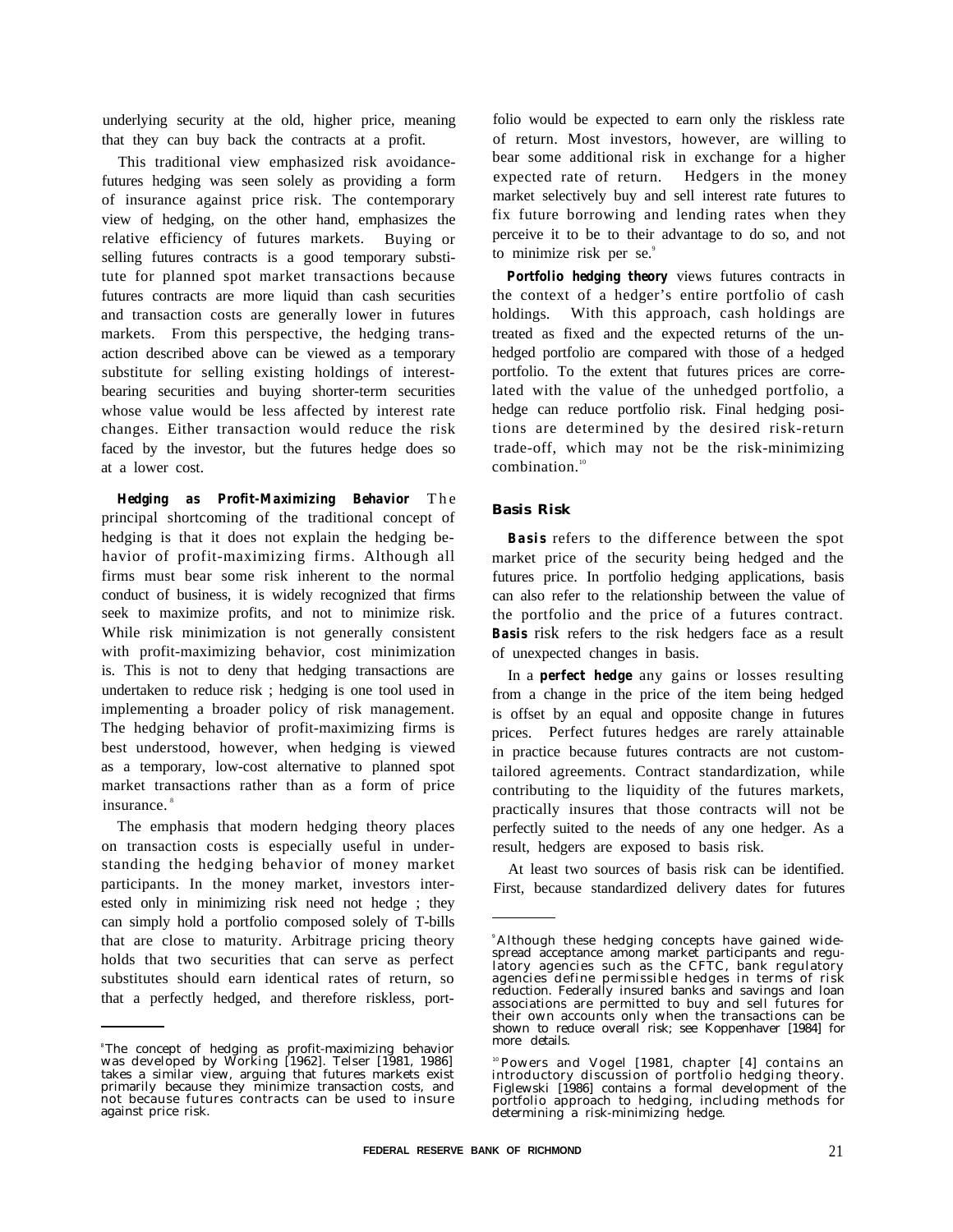contracts rarely coincide with planned transaction dates, most hedgers must unwind their futures positions before the contract delivery date. Futures prices do not always move in perfect conformity with spot prices before the contract maturity date, however, most often for fundamental economic reasons but sometimes for reasons that are not fully understood. Thus, any changes in the value of the futures contracts held as a hedge may not fully reflect changes in the spot price of the item being hedged at the time the hedge is lifted. If the date of a planned spot market transaction coincided exactly with the corresponding futures contract delivery date, delivery of the underlying cash instrument would permit a hedger to avoid this source of basis risk.

Second, in most cases the grade of the commodity being hedged differs from the deliverable grade specified by the futures contract. Price differentials between different commodity grades can vary, exposing hedgers to basis risk. This problem is not limited to commodity futures, moreover. Interest rate differentials on bank deposits, reflecting different risk premiums, can vary even among major money-center banks.

As long as changes in futures prices are highly correlated with changes in underlying cash prices a futures hedge can reduce overall risk. Hedging cannot eliminate basis risk, however, For this reason, it is often said that hedging replaces price risk with basis risk.

# **Cross Hedging**

Futures markets do not exist for all financial instruments. *Cross hedging* refers to the use of a futures contract for the delivery of one security to hedge an anticipated future transaction in a different security. An example of a popular cross hedge in the money market is the use of Eurodollar futures to hedge transactions in domestic CDS.

Futures prices tend to be more highly correlated with the price of the deliverable security than with other securities ; as a result, a cross hedge will carry more basis risk than a regular hedge. When choosing a futures contract for a cross-hedging application, hedgers try to pick the futures contract for which price changes are most highly correlated with price changes of the security being hedged.

# **Examples of Interest Rate Hedging Strategies**

A wide variety of interest rate hedging strategies have been devised in the few years since interest rate futures were first introduced. Interest rate futures can be used to establish interest rates on anticipated future investments and borrowing rates on future loans. Financial intermediaries, such as banks, use interest rate futures to protect their balance sheets from adverse effects of changes in market rates. Examples of different hedging strategies are briefly described below.

*The Long Hedge* A long hedge involves buying futures contracts, or assuming a long futures position. Investors use long hedges to protect against falling interest rates by fixing interest rates on future investments. One way to think of a long hedge is as a transaction that lengthens the effective maturity of holdings of interest-bearing securities. This is illustrated by the following example.

Suppose a corporate cash manager is instructed to invest \$10 million in Treasury bills until the firm anticipates needing the funds again in six months. The manager can fix the rate of return earned over this period in advance either by buying six-month bills or by simultaneously buying three-month bills and bill futures. The latter strategy of putting on a long futures hedge creates a *synthetic* six-month Treasury bill.

To take a simplified example suppose the date is September 18, 1986, exactly 91 days before the first delivery date for December Treasury bill futures. Six-month bills can be purchased at a discount yield of 5.42 percent. Creating a synthetic six-month bill would require the simultaneous purchase of a threemonth Treasury bill and a futures contract for the delivery of a three-month bill on December 18. Three-month bills sell at a 5.23 percent discount yield and the discount yield for December bill futures is 5.36 percent. Buying an actual six-month bill turns out to be the more profitable alternative in this example (all numbers used in this example, incidentally, reflect actual closing prices for September 18, 1986); however, putting together a synthetic Treasury bill can sometimes produce a higher yield than buying a longer-term bill in the spot market.<sup>11</sup> Another  $P_0$ tential advantage to the futures hedge is that it can easily be lifted if market rates begin to rise.

A drawback to using the futures strategy comes from exposure to basis risk. In the above example the date of the initial transaction was chosen so as to fall exactly 91 days before the maturity date of December Treasury bill futures contracts. This does not always occur in practice.

 $11$ <sup>11</sup> See Werderits [1983], for example.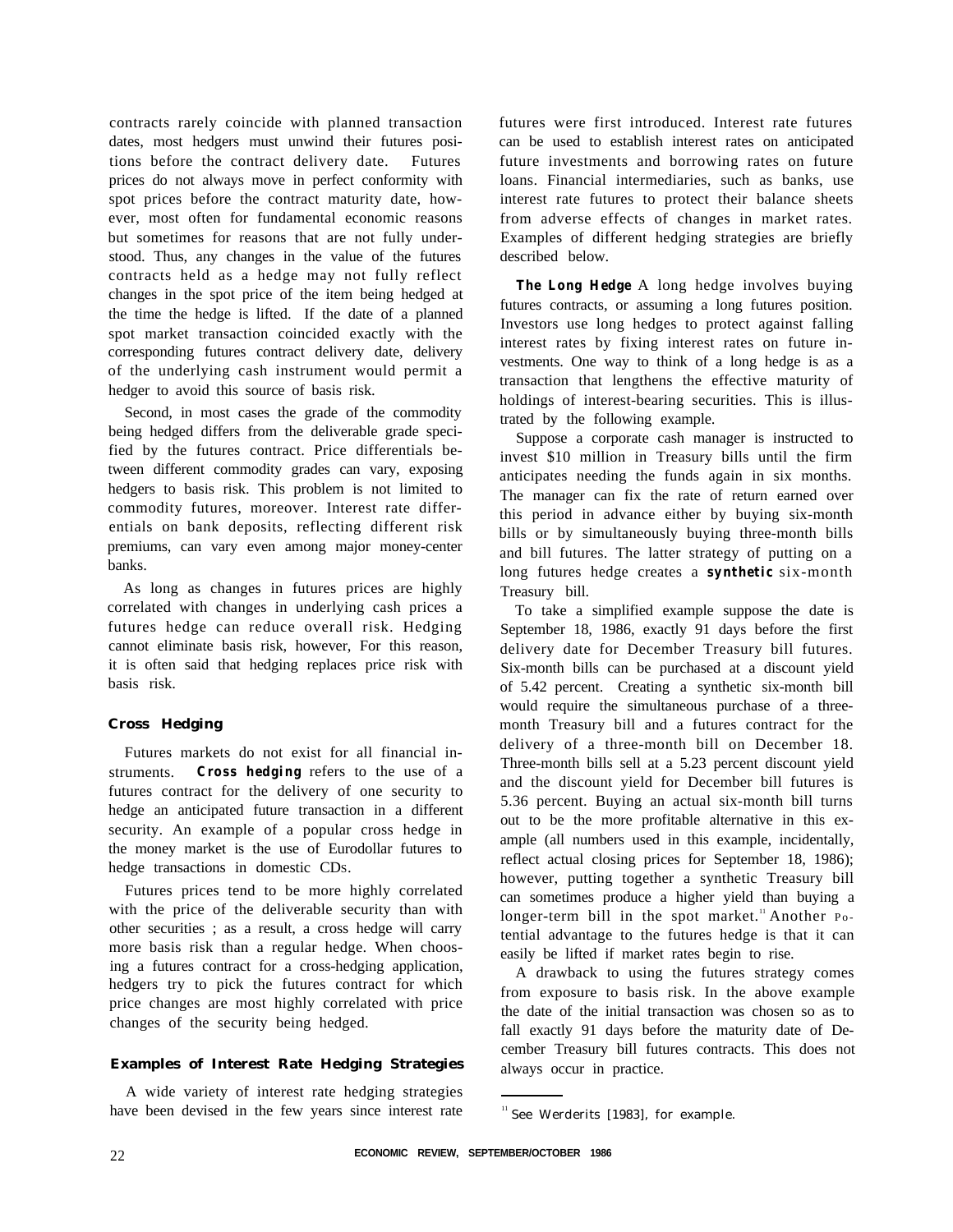*The Short Hedge* The money manager in the above example could have used another method to create a synthetic six-month bill. Instead of buying three-month bills and a futures contract for delivery in three months he could buy nine-month Treasury bills and simultaneously sell March 1987 bill contracts. Selling the futures contracts effectively shortens the maturity of the nine-month bills to six months. This last strategy is an example of a short hedge. A short hedge involves selling interest rate futures to protect the value of cash holdings of interest-bearing securities or to fix borrowing costs, The following example shows how a corporation might use Eurodollar futures to fix a borrowing rate on a future loan.

Overseas affiliates of multinational firms frequently take out loans with borrowing costs tied to LIBOR. Consider a firm that expects to need such a loan in a month. The firm faces the risk that borrowing rates may rise before the loan is taken out. The corporate treasurer can hedge this risk by shorting Eurodollar futures. Since taking out a loan amounts to selling an interest-bearing security, selling interest rate futures contracts serves as a temporary substitute for taking out the loan now and investing the proceeds until the funds are needed. If interest rates rise, the cost of satisfying delivery requirements for the futures contract falls while the contracted delivery price remains the same. The gain from the futures position offsets increased borrowing costs.

*Hedging Interest Rate Risk* Financial intermediaries, such as banks and securities dealers, fund their holdings of earning assets largely through debt. Traditionally, financial intermediaries have used short-term sources of funds to finance holdings of longer-term assets. This condition is described as a **positive** gap. When an institution has a positive gap, changes in interest rates affect funding costs faster than asset returns. This means that any rise in interest rates will hurt future earnings, while a fall in rates produces windfall profits. The risk to net earnings caused by changes in interest rates is termed interest rate risk.

Financial intermediaries have begun to use interest rate futures to hedge interest rate risk. A positive gap can be hedged by either shortening the effective maturity of asset holdings or by fixing future borrowing rates. Readers interested in learning more about gap hedging strategies are referred to Brewer [1985], Kaufman [1984], and Kawaller [1983].

#### **Risks Associated with Hedging**

*Risk of Margin Calls* Hedgers, like all traders who take on futures positions, face the risk of margin calls. In the case of a hedging transaction, any decline in the value of a futures position is normally offset by gains from a cash position. Gains on the cash position are typically not realized immediately, however, while futures contracts are marked to market at the end of each trading session. The practice of marking futures contracts to market every day, while helping to insure the financial integrity of futures contracts, can place strains on a hedger's cash flow.

*Liquidity Risk* Although futures contracts are more liquid than the underlying security as a general rule, liquidity can be a problem in some markets. CD futures provide a good example. As of September 4, 1986, trading volume in CD futures was zero while total open interest was twenty-eight contracts. In such a market, it can at times be literally impossible to execute market orders for the purchase or sale of a contract. Hedgers who venture into such markets should be prepared to satisfy delivery requirements.

Liquidity can also be a problem for futures contracts with delivery dates more than a year away. Trading activity in futures contracts is heaviest in contracts for the nearby delivery month. Trading in the most distant contracts is typically very thin, indicating that those markets are less liquid. Liquidity can also be a problem for contracts a few days away from settlement. Unless a hedger plans delivery, it is best to either lift the hedge or roll it over (close out the existing futures position and buy or sell another futures contract) into the next contract delivery month before the last week of trading in a contract.<sup>12</sup>

#### **The Role of Speculators**

Speculators have been active participants in futures markets since the earliest days of futures trading. Futures markets have proven attractive to speculators for at least two reasons. First, fractional margin requirements permit speculators to effectively leverage their positions to a greater degree than might otherwise be possible. Second, lower transaction costs and greater liquidity make futures contracts an attractive alternative to cash transactions for speculators as well as hedgers.

 $12$ Ronalds [1986] discusses contract life cycles for a number of financial futures.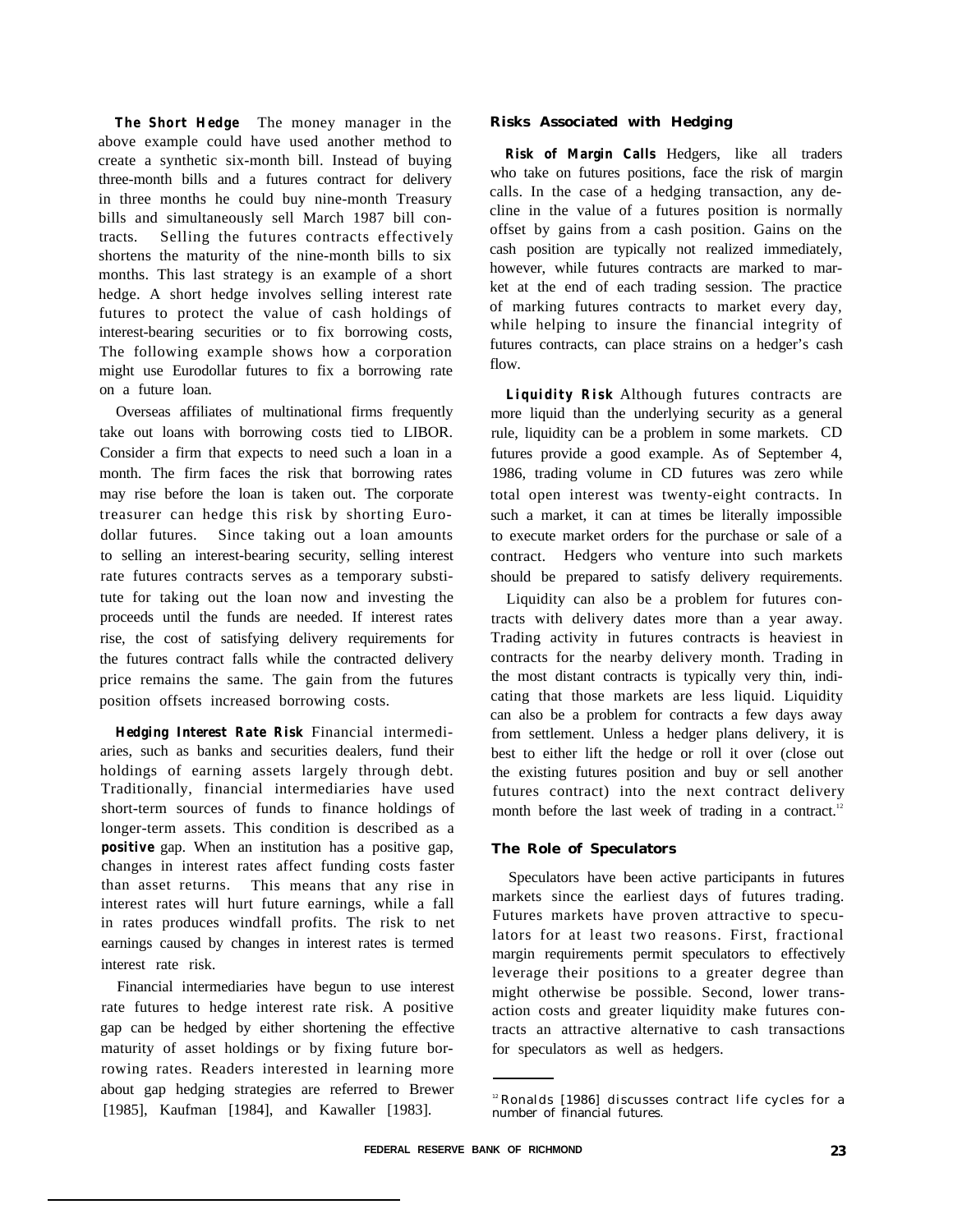The early history of futures trading is filled with accounts of market squeezes-attempts at price manipulation effected by dumping or withholding commodity supplies on futures delivery dates-and traders who defaulted on their obligations when price changes created losses. Most often, speculators were blamed for these abuses. In addition, commodity producers often held speculators responsible for declines in commodity prices. These perceived speculative abuses produced several attempts to ban futures trading entirely.<sup>13</sup>

In response to these events, the futures exchanges devised ways to insure the orderly functioning of futures markets. Delivery requirements were designed so as to minimize the danger of market squeezes.<sup>14</sup> Margin requirements and the daily marking to market of contracts were adopted to eliminate credit risk from futures contracts. Speculators in futures markets are still sometimes blamed for large price fluctuations; for the most part, however, they have come to be viewed as playing a useful role in futures markets through their willingness to assume price risk, thereby making the markets more liquid for hedgers.

# **PRICE RELATIONSHIPS BETWEEN FUTURES AND CASH MARKETS**

As a general rule futures prices tend to be highly correlated with the spot price of the deliverable security. All futures hedging strategies rely on this price relationship: it is because futures and spot prices are highly correlated that futures contracts can serve as temporary substitutes for cash transactions.

Price relationships between futures and underlying spot markets can be explained using arbitrage pricing theory, which is based on the premise that two different securities that can serve as perfect substitutes should sell for the same price. To apply this principle to the pricing of futures contracts, note that buying a futures contract substitutes for buying and holding the underlying security. Arbitrage pricing

theory would thus predict that the futures price should just equal the price of the underlying security plus any net carrying costs.

# **The Cost of Carry Pricing Relation**

The cost of financing and storing a commodity or security until delivery is called the cost of curry. For agricultural and other commodities cost of carry includes financing costs, storage, and any transaction costs. The convention in financial markets is to apply the term net carrying cost to the difference between any interest earned on the security and the cost of borrowing to finance its purchase.

The cost of carry pricing relation holds that the price of a futures contract should be determined by the spot price plus net carrying costs. Formally, the relation is given by

 $F = S + c$ 

where F is the market futures price, S is the current spot price of the deliverable security, and c is the cost of carry.

By definition, the difference between the futures and spot price is basis. Thus, basis should theoretically be determined by the cost of carry when the item being hedged is the same as the deliverable security. Understanding the cost of carry model is important in designing hedge strategies because it allows the hedger to anticipate certain changes in basis over the life of a hedge.

# **Convergence**

Carrying costs fall as the futures settlement date approaches because the time period a cash position must be held grows shorter. This causes futures prices to converge to underlying spot market prices as the delivery date draws near. On the final day of trading in a futures contract a futures transaction is essentially equivalent to a spot transaction, so futures prices should differ little from spot prices. Changes in carrying costs can thus explain the phenomenon of convergence. Because of convergence, basis tends to decline systematically over the life of a hedge.

#### **Cash and Carry Arbitrage**

To see why futures prices should conform to the cost of carry model, consider the arbitrage opportunities that would exist if they did not. Suppose, for example, that the price of gold futures exceeded the current spot price of gold plus the cost of carry. Arbitragers could earn riskless profits by buying

<sup>13</sup>Hieronymus [1971, chapter 4] tells of the arrest of nine prominent members of the Chicago Board of Trade following the enactment of the Illinois Elevator bill in 1867. That bill classified any contract for the sale of grain for future delivery as gambling, except in cases where the seller actually owned physical stocks of the commodity being sold. The sections of the bill classifying futures contracts as gambling were repealed in the next session of the Illinois legislature, however, and the exchange members never came to trial.

<sup>14</sup> Paul [1985] discusses the design of contract settlement provisions.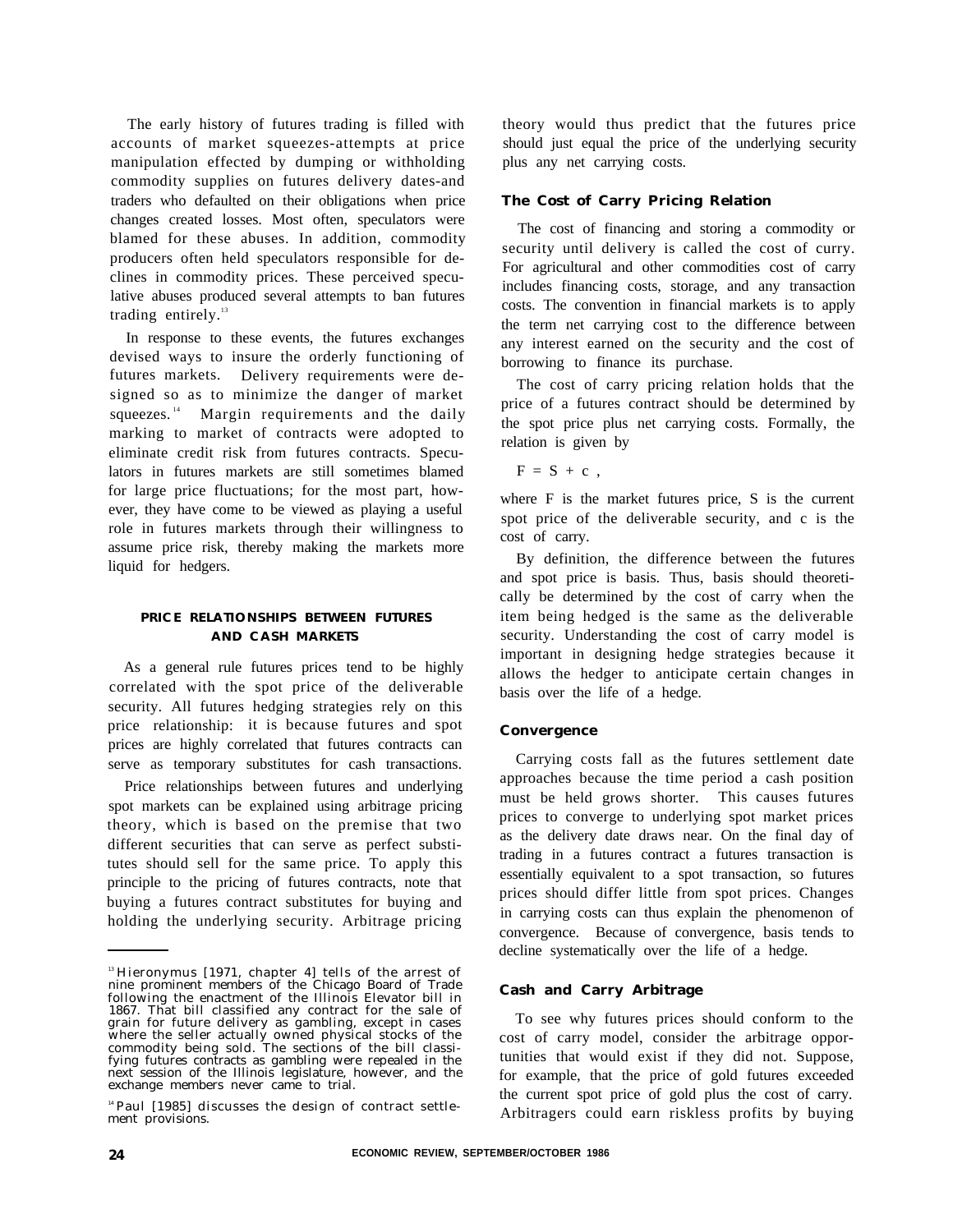gold in the spot market, simultaneously selling gold futures, and subsequently delivering the gold on the futures settlement date. This type of transaction is known as cash and carry arbitrage because it involves buying the cash commodity and carrying it until the futures delivery date.

If the futures price were below the spot price, arbitragers would have the incentive to sell any cash holdings of gold (or short gold in the cash market if possible), buy gold futures, and then take delivery to replenish inventories. In either case, arbitrage activity should force futures prices to adjust to the current spot price plus the cost of carry.

Now consider a cash and carry transaction in the Treasury bill market. Applying the cost of carry pricing relation to the pricing of bill futures is a straightforward exercise because T-bills are discount instruments that do not pay explicit interest. The cost of carry (c) for a Treasury bill is therefore just the interest expense associated with funding the purchase of the bill over the period it is held. For the sake of simplicity suppose that the next delivery date for Treasury bill futures is exactly thirteen weeks away. If the current futures price exceeds the cost of buying a twenty-six-week-bill plus the carrying cost for the thirteen-week holding period, arbitragers can earn riskless profits by simultaneously buying twenty-six-week bills, selling nearby Treasury bill futures, and then delivering the bills when the contracts mature. In the opposite case a profitable arbitrage would involve selling cash holdings of twentysix-week bills, buying Treasury bill futures, and accepting delivery in thirteen weeks. A more detailed description of how Treasury bill carrying costs are determined follows.

#### **The Implied Repo Rate**

A repurchase agreement (more commonly called a  $repo$  or RP) is a transaction involving the sale of a security, usually a Treasury security, with a commitment on the part of the seller to repurchase the security after a stated length of time. Repurchase agreements can be viewed as short-term loans collateralized by securities holdings. The interest rate paid by borrowers in the RP market is called the repo *rate.* Because repurchase agreements are a primary funding source for dealers in government securities, the Treasury bill repo rate is typically used to calculate net carrying costs for Treasury bill futures.

The *implied repo rate* (irr) is a measure of carrying costs implicit in the futures-spot price relation-

ship. It is formally defined as the difference between the invoice or delivery cost F implied by the futures price and the current spot price S, converted to an annualized rate of return. The formula for calculating the implied repo rate is

$$
irr = \frac{F-S}{S}X\frac{360}{t}.
$$

The implied repo rate actually measures the rate of return that could be earned by buying a Treasury bill and simultaneously selling a futures contract with a delivery date t days away. It measures implied interest expense in the sense that it reveals the borrowing rate at which the gross return to a cash and carry arbitrage transaction would just equal the cost of financing that transaction.

Comparing implied repo rates with actual rates amounts to comparing theoretical futures prices, as determined by the cost of carry model, with actual futures prices. An implied repo rate above the actual three-month repo rate would indicate that futures contracts are relatively overpriced because implied interest expense would be greater than actual interest expense. An implied repo rate below the actual rate, on the other hand, would indicate that futures contracts are underpriced. Gendreau [1985] presents indirect evidence suggesting that arbitrage keeps actual and implied repo rates for Treasury bills in alignment.

Two final observations are in order. First, the effect that margin calls can have on anticipated financing costs has been ignored in this discussion; Stigum [1983, chapter 14] and Kidder [1984] explain how this affects the calculations. Second, although this discussion has centered on applying implied repo rate calculations to the pricing of Treasury bill futures, the concept can also be applied to the pricing of other types of futures contracts ; see Kidder [1984] and Rebel1 [1984] for more examples.

#### **References**

- Brewer, Elijah. "Bank Gap Management and the Use of Financial Futures." Federal Reserve Bank of Chicago, *Economic Perspectives* 9 (March/April 1985), pp. 12-21.
- Faux, Richard G., Jr. "Hedging Eurodollar Risk." In *The Handbook of Financial Futures,.* edited *b y* Nancy H. Rothstein and James M. Little. New York: McGraw-Hill Book Company, 1984, pp. 247- 5 5 .
- Figlewski, Stephen. *Hedging with Financial Futures Institutional Investors.* Cambridge, Mass.: Ballinger Publishing Company, 1986.